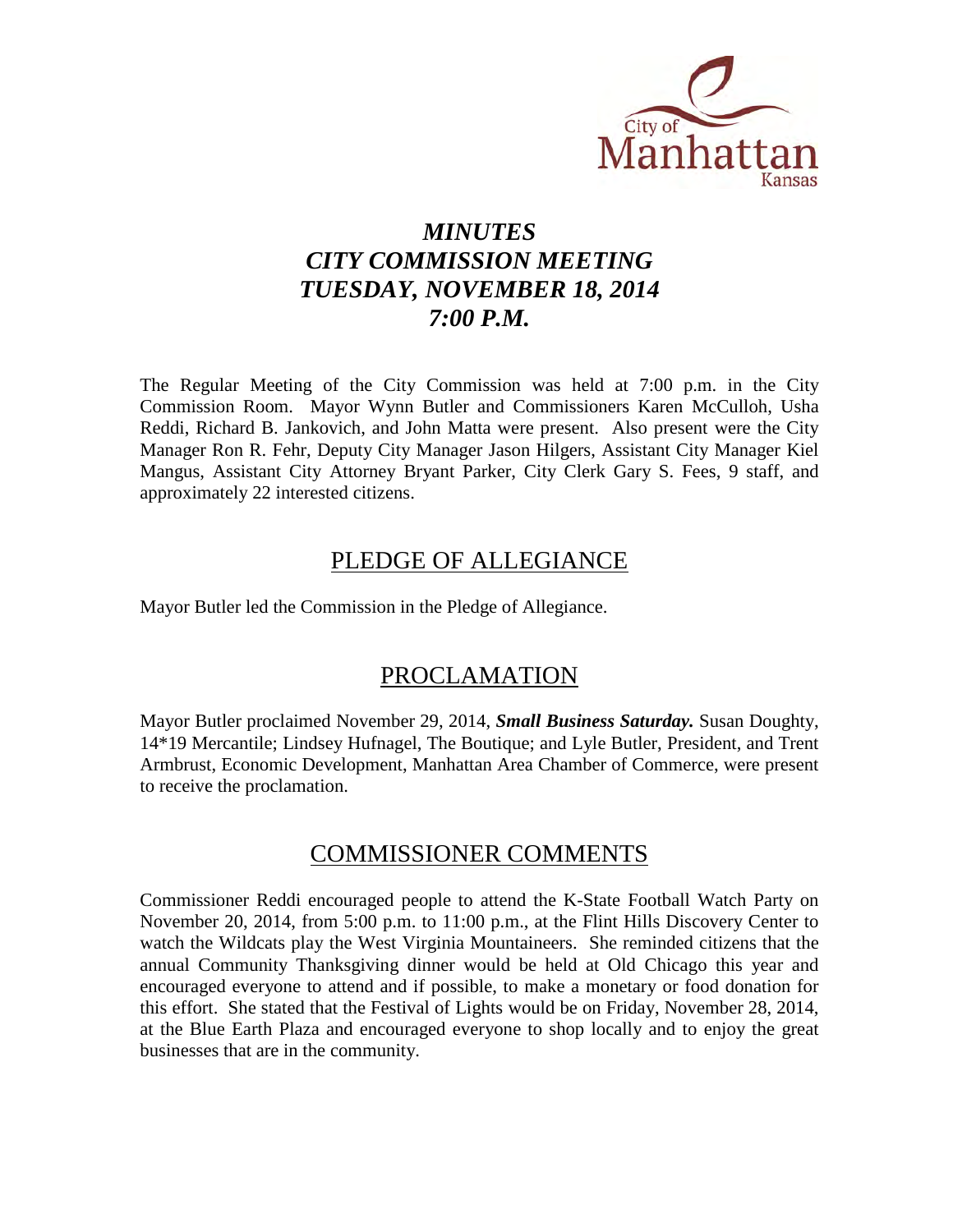# COMMISSIONER COMMENTS *(CONTINUED)*

Commissioner McCulloh encouraged everyone to get their flu shots and to make sure their immunizations are up-to-date.

Mayor Butler invited the community to be a part of the Mayor's Christmas Spirit of the Holidays Lighted Parade starting at 5:30 p.m., on Friday, December 5, 2014, and to participate in the Mayor's Holiday Food and Fund Drive to assist the Flint Hills Breadbasket. He highlighted the six different parade categories and encouraged those interested in being in the parade to submit their entries by November 21, 2014, on the Downtown Manhattan, Inc. (DMI) or the City of Manhattan websites.

### CONSENT AGENDA

(\* denotes those items discussed)

### **MINUTES**

The Commission approved the minutes of the Regular City Commission Meeting held Tuesday, November 4, 2014.

### **CLAIMS REGISTER NO. 2774**

The Commission approved Claims Register No. 2774 authorizing and approving the payment of claims from October 29, 2014, to November 10, 2014, in the amount of \$4,671,760.47.

### **LICENSES**

The Commission approved a **Tree Maintenance License** for calendar year 2015 for Blueville Nursery, Inc., 4539 Anderson Avenue; Eager Beavers Landscaping, 3755 Hodges Lane, Saint George, Kansas; Greentouch Lawn and Tree Service, 3530 SE 21st Street, Topeka, Kansas; Tree Man-MHK, 2104 Fox Meadows; an annual **Cereal Malt Beverages Off-Premises License** for Walgreens #12814, 2719 Anderson Avenue; Walgreens #07060, 325 Bluemont Avenue; and an annual **Cereal Malt Beverages On-Premises License** for K-State Student Union Recreation, 908 K-State Student Union; Tuttle Creek Pizza Hut, 1005 Hostetler Drive; and Westloop Pizza Hut, 2931 Claflin Road.

### **FINAL PLAT – MUIRFIELD ADDITION**

The Commission accepted the easements and rights-of-way, as shown on the Final Plat of Muirfield Addition**,** generally located 1,300 feet northeast of the intersection of Grand Mere Parkway and Colbert Hills Drive, based on conformance with the Manhattan Urban Area Subdivision Regulations.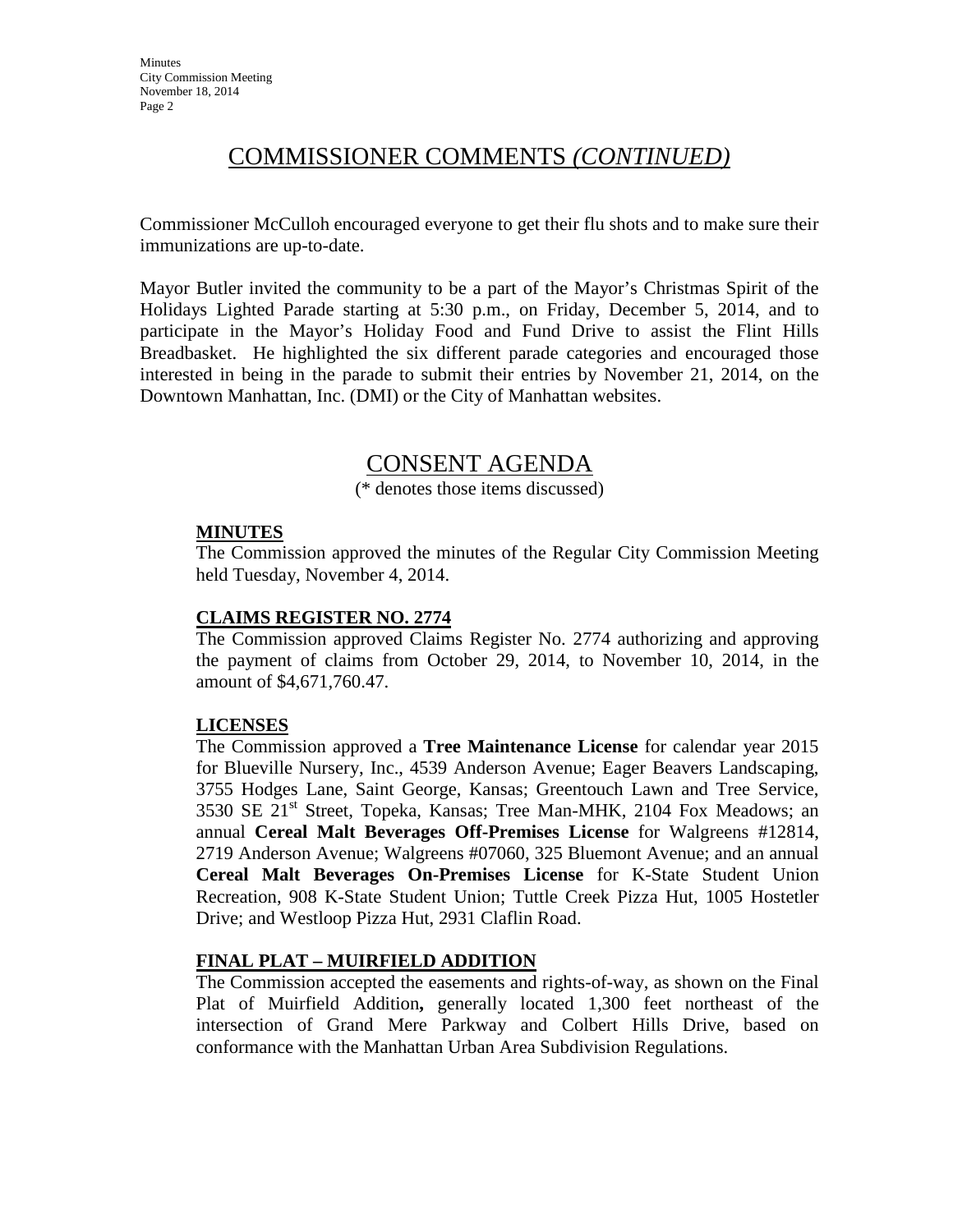### **\* ORDINANCE NO. 7107 – ISSUE - GENERAL OBLIGATION BOND SERIES 2014-C**

Ron Fehr, City Manager, provided an update on the results of the Bond Sale held earlier in the day.

The Commission approved Ordinance No. 7107 issuing \$3,940,000.00 in general obligation bonds (Series 2014-C) to finance the following 15 special assessment projects: *Bellerive Addition – Sanitary Sewer (SS1119); Lee Mill Heights Addition, Unit Seven –Sanitary Sewer (SS1117), Street (ST1110), and Water (WA1112); Lee Mill Heights Addition, Unit Eight –Sanitary Sewer (SS11306), Street (ST1307), and Water (WA1306); Miller Ranch Addition, Unit Five – Sanitary Sewer (SS1209), Street (ST1211), and Water (WA1214); Prairie Lakes Addition, Unit Six – Sanitary Sewer (SS1207), Street (ST1209), and Water (WA1208); and Scenic Meadows, Unit Three, Phase Two – Sanitary Sewer (SS1004) and Water (WA1004)*) and one (1) capital project (*Bluemont Corridor Improvements Project (ST1103).*

### **RESOLUTION NO. 111814-A – DELIVERY OF BONDS – GENERAL OBLIGATION BOND SERIES 2014-C**

The Commission approved Resolution No. 111814-A authorizing delivery of the Series 2014-C bonds to the low bidder, Robert W. Baird & Co., Inc., of Milwaukee, Wisconsin.

### **\* RESOLUTION NO. 111814-B – ISSUE – TEMPORARY NOTE SERIES NO. 2014-05**

Ron Fehr, City Manager, provided an update on the results of the Temporary Note Sale held earlier in the day.

The Commission approved accepting the best bid for selling the notes from UMB Bank, N.A., of Kansas City, Missouri, and approved Resolution No. 111814-B issuing Temporary Note Series No. 2014-05 in the amount of \$6,010,000.00 to finance the following special assessment projects: *Bellerive Addition – Street (ST1112) and Water (WA1113); Enclave Addition – Sanitary Sewer (SS1411), Street (ST1410), and Water (WA1409); Grand Luxe Addition – Sanitary Sewer (SS1408), Street (ST1407), and Water (WA1407); Interlachen Addition – Sanitary Sewer (SS1318), Street (ST1325), and Water (WA1321); Lee Mill Heights Addition, Unit Nine – Sanitary Sewer (SS1412), Street (ST1413), and Water (WA1410); and Stone Valley Addition, Unit Two – Sanitary Sewer (SS1413), Street (ST1413), and Water (WA1411).*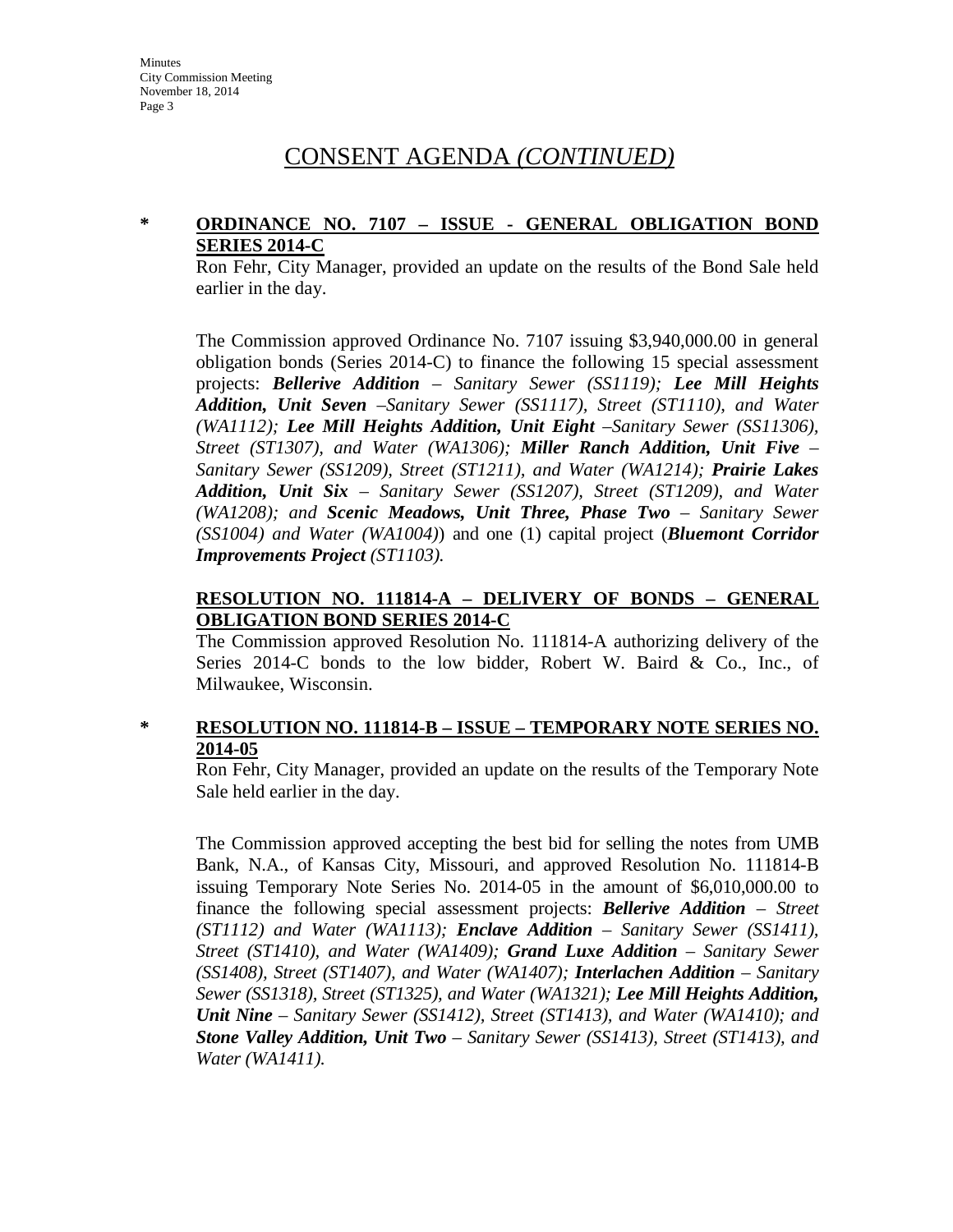### **FIRST READING – INCREASE WATER RATES**

The Commission approved first reading of an ordinance amending applicable sections of Chapter 32 of the Code of Ordinances to increase water rates by 5% as recommended, and adopting water rates for the Blue Township Water District, effective January 1, 2015.

### **FIRST READING – INCREASE SANITARY SEWER RATES**

The Commission approved first reading of an ordinance amending applicable sections of Chapter 32 of the Code of Ordinances to increase sewer rates by 3% as recommended, effective January 1, 2015.

### **FIRST READING – NO PARKING ZONE – NORTH DELAWARE AVENUE**

The Commission approved first reading of an ordinance designating a "No Parking Zone" from the south side of North Delaware Avenue beginning 500 feet east of the center of Sunset Avenue, proceeding 80 feet east, then 80 feet south on the west side of North Delaware Avenue.

### **FIRST READING – ADOPT – 2014 STANDARD TRAFFIC ORDINANCE**

The Commission approved first reading of an ordinance incorporating by reference the Standard Traffic Ordinance for Kansas Cities, Edition of 2014.

### **AWARD CONTRACT – KIMBALL AVENUE/K-113 INTERCHANGE IMPROVEMENT (ST1401)**

The Commission authorized the Mayor and City Clerk to execute the Authority to Award Contracts in the amount of \$525,451.28, and Commitment of City Funds in the amount of \$52,545.13 representing a 10% local share of the Kimball Avenue and K-113 Interchange Improvement project (ST1401) to be administered by KDOT.

### **AGREEMENT – ENGINEERING SERVICES – FRANK ANNEBERG PARK IMPROVEMENTS (CP1405)**

The Commission authorized the Mayor and City Clerk to execute an agreement in an amount not to exceed \$114,560.00 with Olsson Associates, of Manhattan, Kansas, for design and bidding services for Frank Anneberg Park improvements (CP1405) to include synthetic turf infields at Twin Oaks Complex (CIP #RC031P), synthetic turf on one soccer field (CIP #RC033P), and sports lighting at Twin Oaks fields 1-4 and soccer fields 1 and 2 (CIP #CP157P).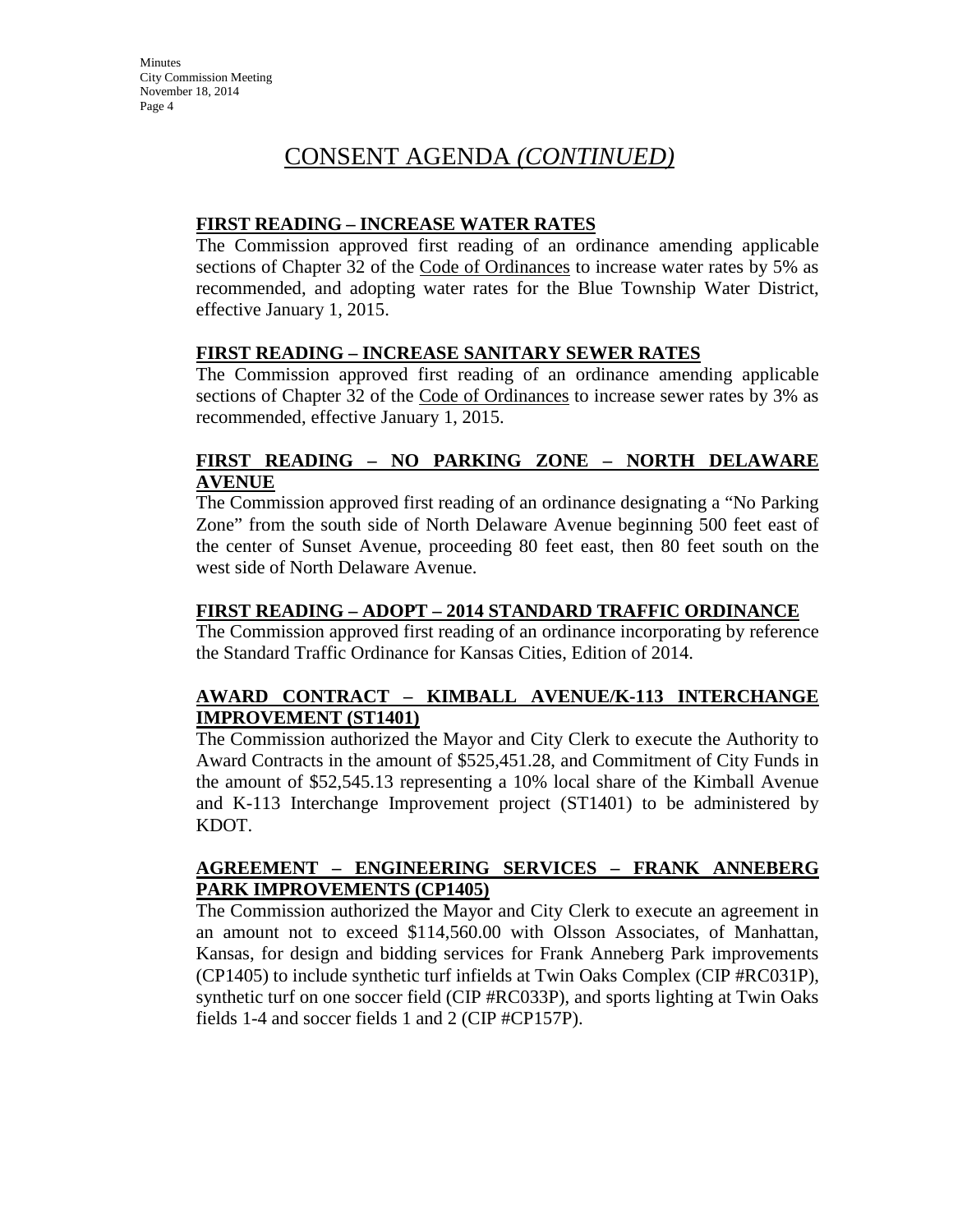### **AWARD CONTRACT – GRAND MERE PARKWAY EXTENSION, PHASE 1 (ST1411)**

The Commission accepted the Engineer's Opinion of Probable Cost in the amount of \$1,862,897.50; awarded a construction contract in the amount of \$1,385,835.55 to Bayer Construction., of Manhattan, Kansas; and authorized the Mayor and City Clerk to execute the contract for the Extension of Grand Mere Parkway, Phase 1 (ST1411).

### **INTERLOCAL AGREEMENT – KANSAS STATE UNIVERSITY FIBER OPTIC COMMUNICATIONS INFRASTRUCTURE**

The Commission authorized the Mayor and City Clerk to execute an Interlocal Agreement with Kansas State University to expand the operation and capabilities of the City's Intelligent Transportation Systems (ITS) and to provide access to video feeds to assist with the safe and orderly flow of traffic through the use of the University's fiber optic communications infrastructure.

### **PUBLIC HEARING – AMEND – CDBG CITIZEN PARTICIPATION PLAN**

Mayor Butler opened the public hearing.

Hearing no comments, Mayor Butler closed the public hearing.

### **AMEND – CDBG CITIZEN PARTICIPATION PLAN**

The Commission approved the following Community Development Block Grant (CDBG) Citizen Participation Plan amendments:

- In Section C under the *Substantial Amendments*, Number 3, "thirty percent (30%)" is increased to "forty percent (40%)"
- a statement regarding Federal Emergency Or Disaster Declarations has been added.
- The entire section on *Minor Amendments* has been added to identify events that represent minor changes to an approved Annual Plan That will not require a substantial amendment.
- Multiple references to the Section 108 Loan Guarantee Program (Section 108) have been added to the document in order to be in compliance with 24 CFR 570.704(A)  $(2)$ , if this funding source is utilized.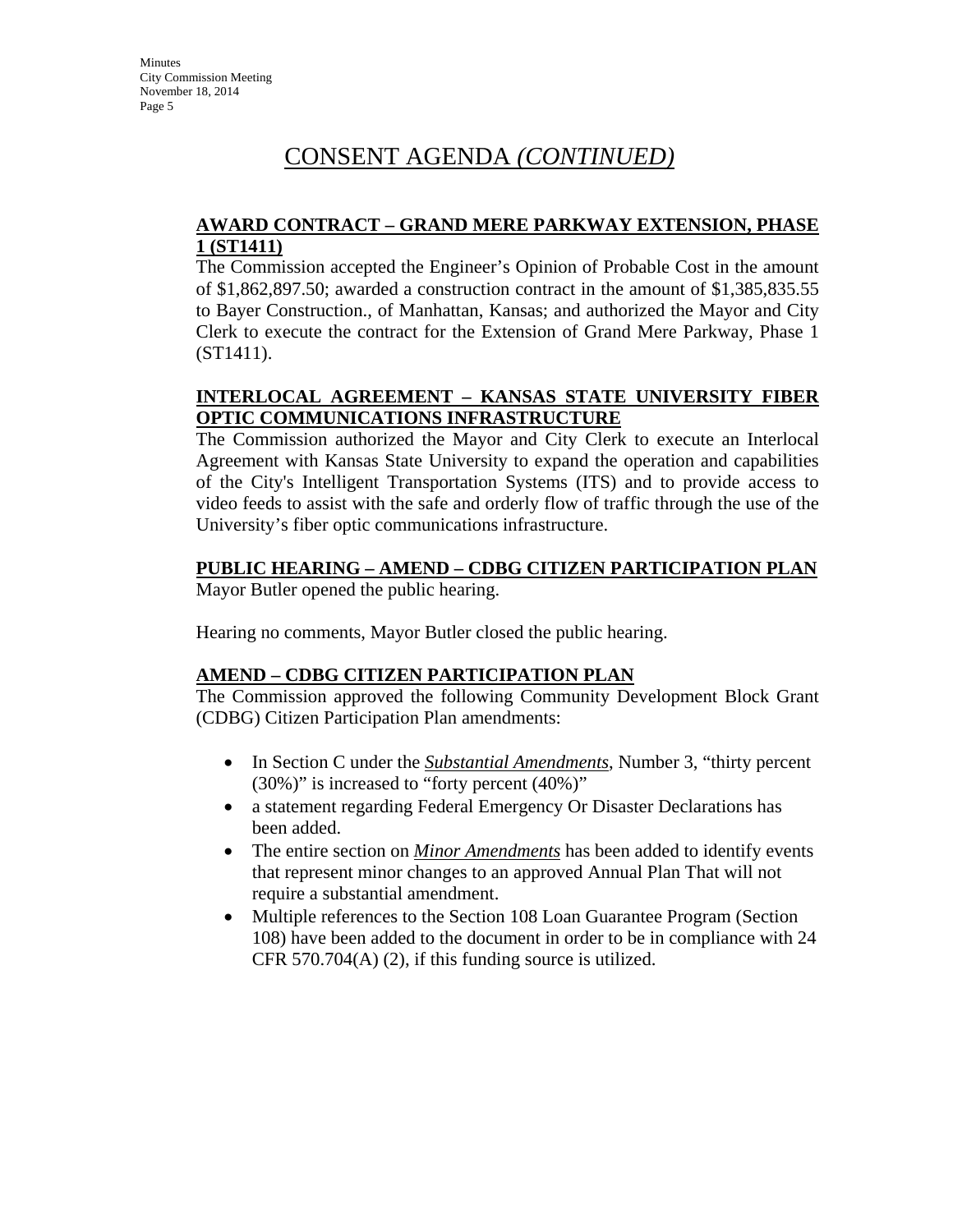#### **OUTSIDE CITY SEWER AGREEMENT – 4810 SKYWAY DRIVE (BRIGGS)**

The Commission authorized the Mayor and City Clerk to execute an agreement with Russell Kent Briggs, Trustee of the Russell Kent Briggs Trust, for an outside city limits sanitary sewer service connection for the office space and automotive service and sales center located at 4810 Skyway Drive, Riley County, Kansas.

#### **\* BOARD APPOINTMENTS**

Gary Fees, City Clerk, and Ron Fehr, City Manager, announced the names of the individuals proposed by Mayor Butler to various boards and committees and also provided clarification that the proposed appointment to the Riley County Law Board would be discussed during the end of the General Agenda, Item D.2.

The Commission approved appointments by Mayor Butler to various boards and committees of the City.

#### *Bicycle Advisory Committee*

Re-appointment of Seth Scobee, 1001 South Seth Child Road, to a three-year Riley County Police Department term. Mr. Scobee's term begins immediately, and will expire October 31, 2017.

#### *Board of Zoning Appeals*

Re-appointment of Connie Hamilton, 120 Longview Drive, to a three-year term. Ms. Hamilton's term will begin January 1, 2015, and will expire December 31, 2017.

#### *Cemetery Board*

Appointment of Mike Carlson, 116 North Dartmouth Drive, to a three-year term. Mr. Carlson's term will begin January 1, 2015, and will expire December 31, 2017.

#### *Flint Hills Discovery Center Advisory Board*

Appointment of Rose Bacon, 1181 Four Mile Road, Council Grove, to fill the unexpired term of Thomas Warner. Ms. Bacon's term begins immediately and will expire January 31, 2017.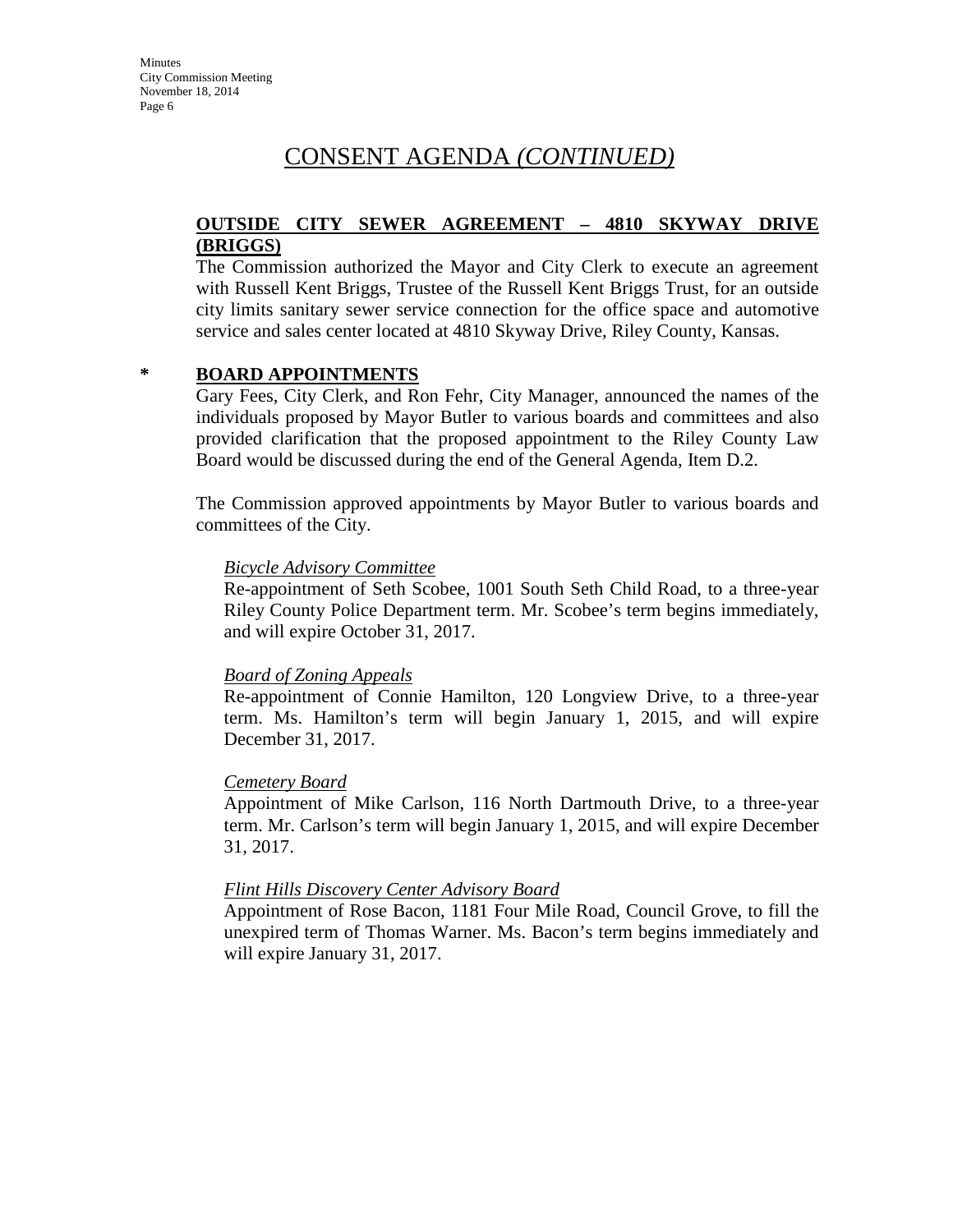After discussion, Commissioner Jankovich moved to approve the consent agenda. Commissioner McCulloh seconded the motion. On a roll call vote, motion carried 5-0.

# GENERAL AGENDA

### **FIRST READING - AMEND PRELIMINARY DEVELOPMENT PLAN - MANHATTAN MEDICAL CENTER PLANNED UNIT DEVELOPMENT**

Eric Cattell, Assistant Director for Planning, presented an overview of the item. He then responded to questions from the Commission regarding the proposed signage and adjacent C-1 buildings.

Mayor Butler opened the public comments.

Hearing no comments, Mayor Butler closed the public comments.

After discussion, Commissioner Jankovich moved to approve first reading of an ordinance amending Ordinance No. 6451 and the Preliminary Development Plan of the Manhattan Medical Center Commercial PUD, generally located southwest of the intersection of College Avenue and Claflin Road, to allow the proposed signage, based on the findings in the Staff Report with the one condition *(See Attachment No. 1)*. Commissioner Reddi seconded the motion. On a roll call vote, motion carried 5-0.

### **FIRST READINGS - AMEND ARTICLE VI – SIGNS OF THE MANHATTAN ZONING REGULATIONS; PERMIT – PLACEMENT AND MAINTENANCE OF SUBDIVISION AND DEVELOPMENT SIGNS IN THE CITY'S RIGHTS-OF-WAY; AMEND – PERMIT FOR TEMPORARY USE OF A SIDEWALK SIGN – CITY SIDEWALK OR PUBLIC PLAZA; AND AMEND SIGN PERMIT FEES**

Eric Cattell, Assistant Director for Planning, presented an overview of the item. He highlighted the process utilized and proposed revisions; digital sign policy, operations and safety issues; digital sign types; current and proposed Residential Districts; current and proposed C-1, Restricted Business District; current and proposed C-2, Neighborhood Shopping District; current and proposed C-3, Aggieville Business District; current and proposed C-4, Central Business District; current and proposed C-5, Highway Service Commercial District; current and proposed LM-SC, Light Manufacturing – Service Commercial District; Industrial Districts; Planned Unit Developments; University District; specific signs and sidewalk signs; off-site advertising signs; other topics; proposed sign application fees; and outlined the process, implementation, and recommendation. He then responded to questions from the Commission regarding signage requirements and enforcement.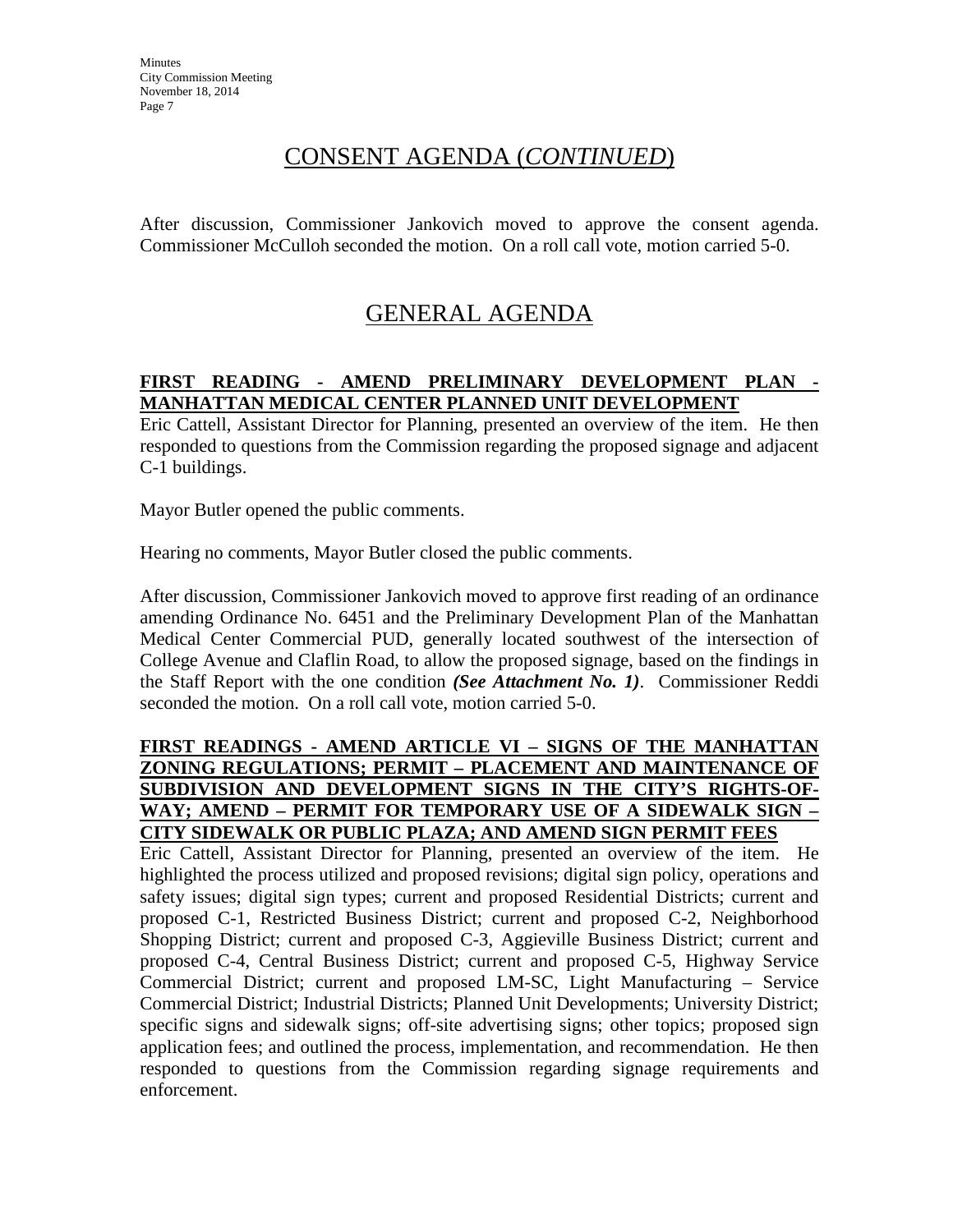#### **FIRST READINGS - AMEND ARTICLE VI – SIGNS OF THE MANHATTAN ZONING REGULATIONS; PERMIT – PLACEMENT AND MAINTENANCE OF SUBDIVISION AND DEVELOPMENT SIGNS IN THE CITY'S RIGHTS-OF-WAY; AMEND – PERMIT FOR TEMPORARY USE OF A SIDEWALK SIGN – CITY SIDEWALK OR PUBLIC PLAZA; AND AMEND SIGN PERMIT FEES**  *(CONTINUED)*

Bryant Parker, Assistant City Attorney, responded to questions from the Commission regarding compliance issues.

Mayor Butler opened the public comments.

Josh Adrian, 3508 Churchill Street, informed the Commission that he was thankful for the new ordinances; however, he voiced concern with the time period on temporary signs. He asked the Commission to consider eliminating the time period and informed the Commission that they do not lease all their apartments in 120 days and large signs are critical to advertise their leases. He also voiced concern with the proposed monument signs and stated that their apartment complex on College Avenue has a giant limestone sign that has been there for ten years and will need to be removed in five years according to this proposal.

Hearing no other comments, Mayor Butler closed the public comments.

Ron Fehr, City Manager, responded to questions from the Commission and provided clarification on the possible actions for the Commission to address each item individually or combine all four items together in one action item.

After discussion and comments from the Commission, Commissioner Jankovich moved to: 1) approve first reading of an ordinance amending Article VI – Signs of the Manhattan Zoning Regulations, as proposed, based on the findings in the Staff Memorandum *(See Attachment No. 2)* and the recommendation of the Planning Board; 2) approve first reading of an ordinance adding Article X to Chapter 30 of the Code of Ordinances, relating to the issuance of a permit for the installation and maintenance of subdivision and development signs in the City rights-of-way; 3) approve first reading of an ordinance amending Sections 30-110 through 30-113 of the Code of Ordinances, relating to the issuance of a permit for the temporary use of a city sidewalk or public plaza for the placement of a sidewalk sign; and finally, 4) approve first reading of an ordinance amending Section 8-271 of the Code of Ordinances, relating to the fees for issuance of sign permits required by the Manhattan Zoning Regulations. Commissioner McCulloh seconded the motion. On a roll call vote, motion carried 5-0.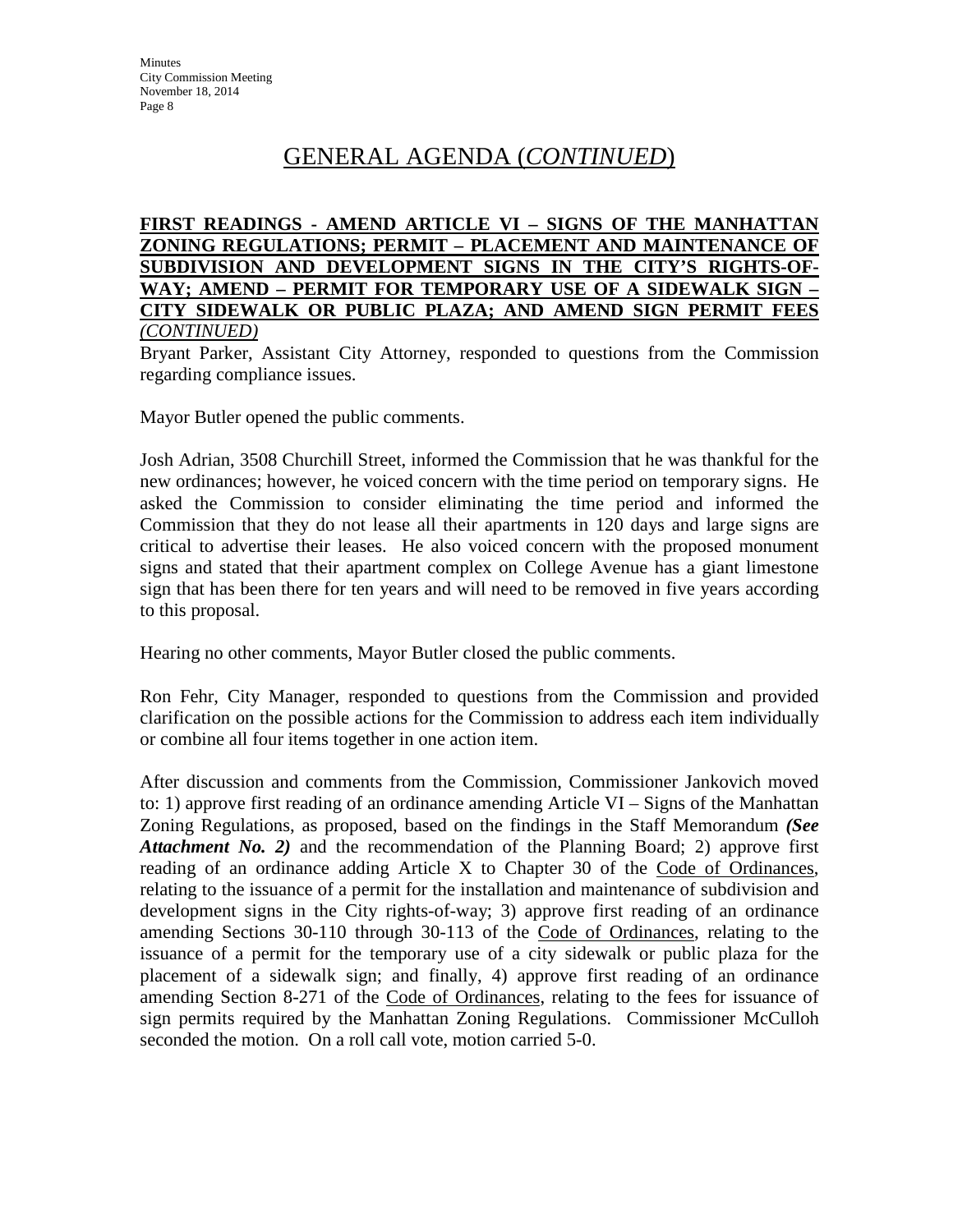### **PUBLIC HEARING - MUNICIPAL FACILITY REVIEW - EXPANSION OF CITY HALL FOR THE PARKS AND RECREATION OFFICES**

Eric Cattell, Assistant Director for Planning, presented an overview of the item. He then responded to questions from the Commission regarding the Municipal Facility Review process, zoning, and proposed parking.

Ron Fehr, City Manager, provided additional information on the Municipal Facilities Review process used for the expansion of City Hall for the Parks and Recreation offices.

Cameron Tross, Bruce McMillan Architects, responded to questions from the Commission regarding the number of proposed parking spaces and designated Americans with Disabilities Act (ADA) parking spaces.

Mayor Butler opened the public hearing.

Randi Dale, 2416 Rogers Boulevard, voiced concern with the lack of available parking for evening events held in City Auditorium and access to the Auditorium. She asked if additional parking stalls could be installed near the Fire Department.

Mayor Butler stated that the architect has accomplished about all that can be done for additional parking and did not want to see anymore green space removed. He stated that for noon meetings and large events, parking at City Pool can used and walk to City Hall.

Commissioner McCulloh stated that for a special event in the Auditorium you could do valet parking with the help from a fraternity or be dropped off at the door.

Hearing no other comments, Mayor Butler closed the public hearing.

### **FIRST READING - MUNICIPAL FACILITY REVIEW - EXPANSION OF CITY HALL FOR THE PARKS AND RECREATION OFFICES**

Commissioner Matta stated that he did not think that this extensive of an expansion project was necessary to serve the public interests, particularly, the front end of the building. He stated that there are other alternatives and could not support this ordinance.

After discussion and comments from the Commission, Commissioner McCulloh moved that the City Commission finds by a preponderance of the evidence that the public interests to be served by the proposed City Hall expansion outweigh the impacts upon legitimate community interests; and, approve first reading of an ordinance authorizing the proposed Municipal Facility City Hall expansion, located at 1101 Poyntz Avenue, based on the findings in the Staff Report *(See Attachment No. 3)*, with the one condition of approval. Commissioner Reddi seconded the motion. On a roll call vote, motion carried 4-1, with Commissioner Matta voting against the motion.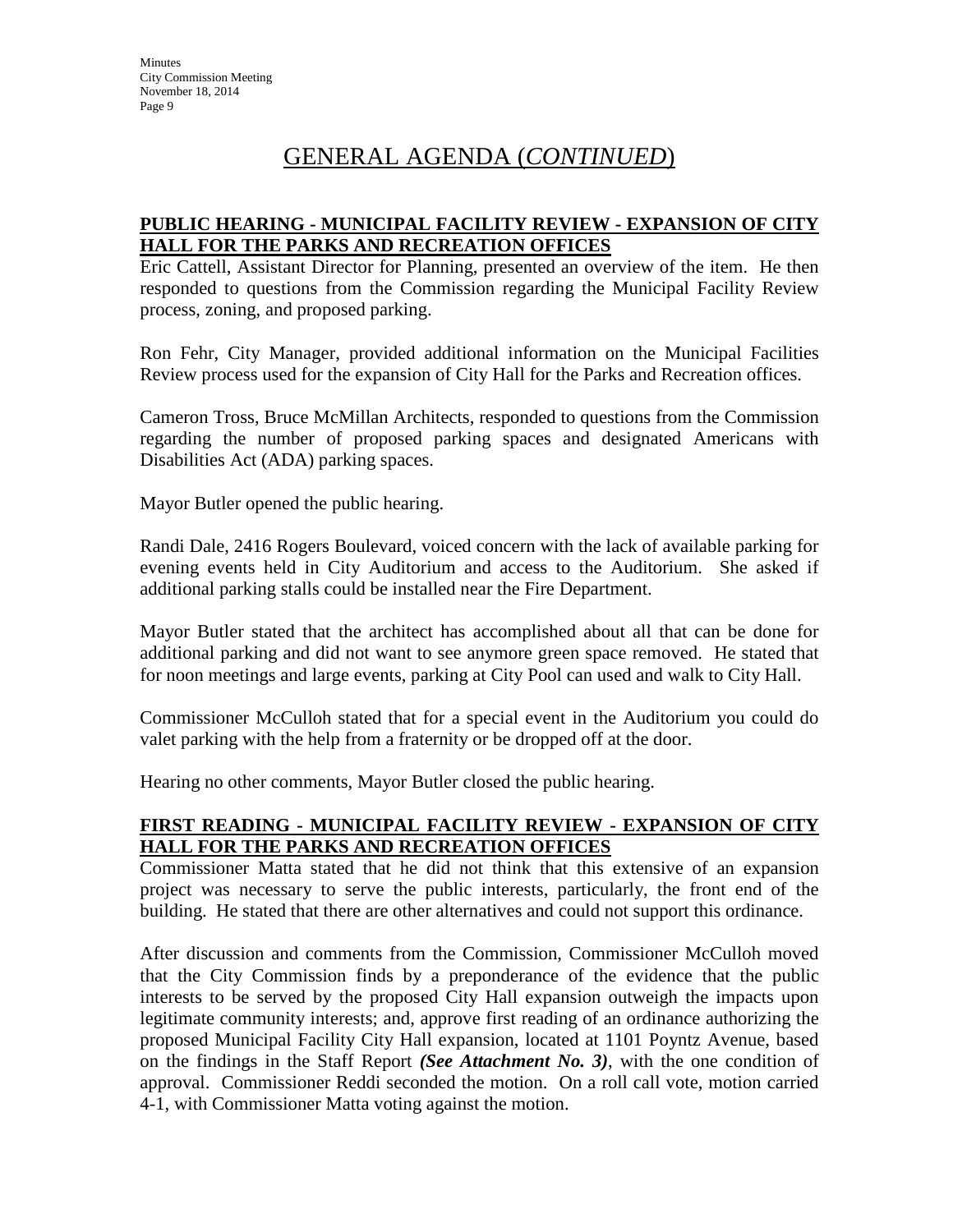### **POLICY - CITY COMMISSION APPOINTMENTS TO THE RILEY COUNTY LAW BOARD**

Mayor Butler presented an overview of the item and highlighted the history of the Riley County Law Enforcement Board; the responsibilities of the Law Board; State Statute KSA 19-4427; the intent of the Statute; the current composition of the Law Board; the elected Law Board members; Policy Resolution No. 091906-A and how the Resolution changes the original Statute; and discussed key points and options for consideration.

Jason Hilgers, Deputy City Manager, provided clarification on the language in the State Statute that states that no member of the Law Board may be removed by the City Commission unless there is "just cause." He informed the Commission that they are not able to remove someone at their discretion, but could if "cause" is determined based on the conduct and/or character of the appointee.

Bryant Parker, Assistant City Attorney, responded to questions from the Commission. He provided additional information on appointments to the Riley County Law Board and cited a Kansas Supreme Court case regarding appointments to the Law Board.

After discussion and comments from the Commission, Mayor Butler reiterated several key points to be considered. He stated that he plans on nominating at least one non-elected member to the Law Board and has chosen an individual, Craig Beardsley, who is more than qualified for the position. He said that proper oversight and focus on the budget are key factors to be on the Law Board. He stated that the Commission should repeal the current Policy Resolution and follow State Statute.

Commissioner Matta stated that he would support a qualified Citizen At-Large candidate as recommended by the Mayor. He voiced support to repeal the current Resolution and go with State Statute.

Commissioner McCulloh provided background information on the Law Board and discussed past representation that served on the Law Board. She stated that she sees the move to rescind the Policy Resolution as more politics and did not want that to be the case. She also stated that as a Law Board member and as a Commissioner, it is vitally important to know the significance of the Riley County Police Department (RCPD) budget and what the ramifications and impact will be on the City and County budgets.

Commissioner Reddi voiced concern that without the current Resolution, it could prevent future Commissioners from having a chance to participate on the Law Board, especially, if they receive a two-year term as a Commissioner versus a four-year term.

Mayor Butler stated that the current Resolution is binding on the Commission and future Commissioners. He reiterated that he wanted to see the Resolution rescinded.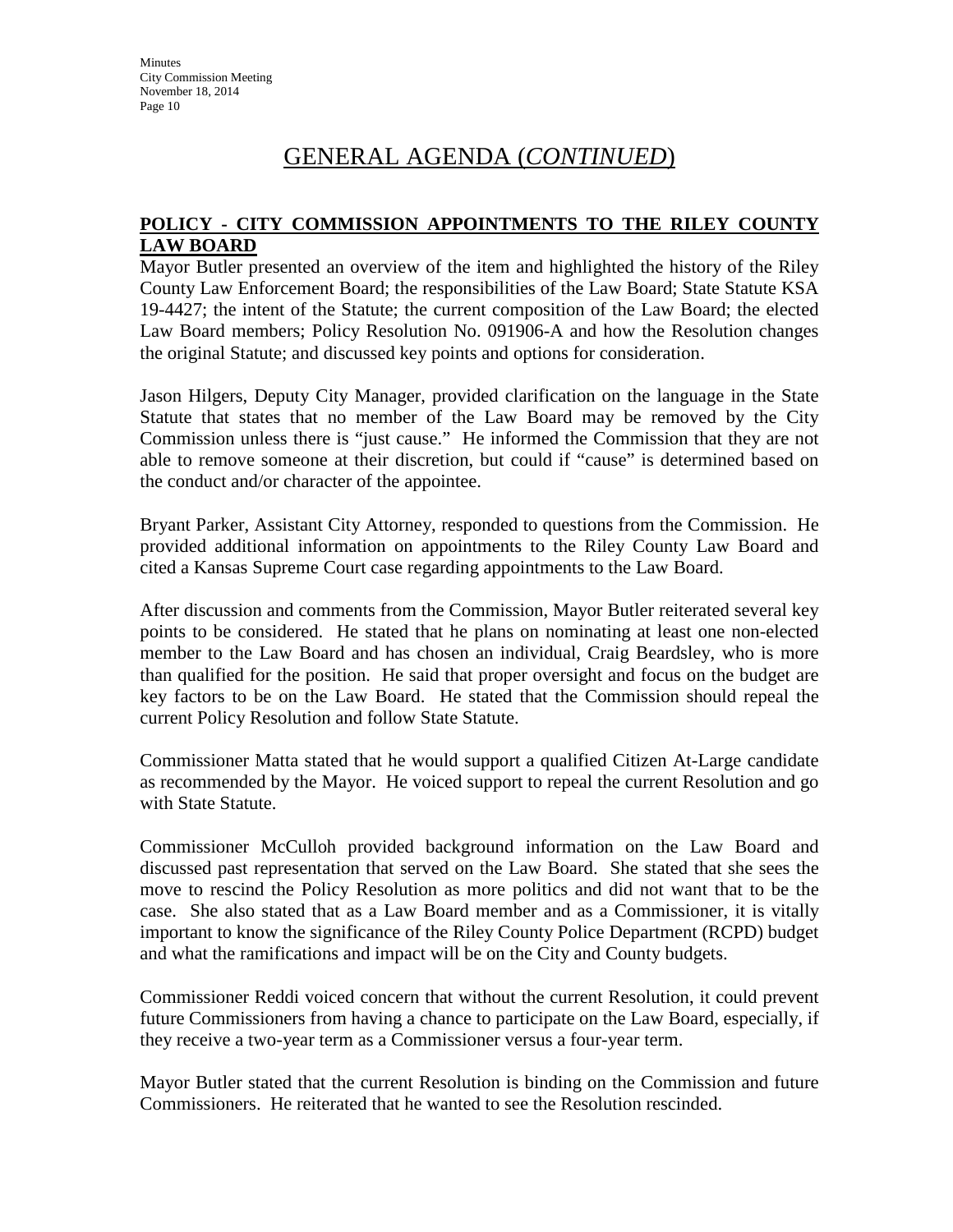### **POLICY - CITY COMMISSION APPOINTMENTS TO THE RILEY COUNTY LAW BOARD** *(CONTINUED)*

After discussion and comments from the Commission, Bernie Hayen, Director of Finance, responded to questions from the Commission regarding the funding percentages provided by the City of Manhattan and Riley County for RCPD.

Mayor Butler opened the public comments.

Randi Dale, 2416 Rogers Boulevard, informed the Commission that she was impressed with how complicated the process of appointments to the Law Board were and thanked the Commission for their research. She voiced concern for representation for those living in northern Riley County. She stated that her preference would be to appoint an individual that is not a City Commissioner in order to provide another view and appreciated the need to understand budgeting.

Brian Niehoff, 3508 Woods Court, asked about the difficulty with the overlapping period and if there is a legal reason why the Law Board term limits do not go to April instead of stopping in January.

Ron Fehr, City Manager, stated that is the way the State Statue is written and generally follows the sheriff and county statutes.

Hearing no other comments, Mayor Butler closed the public comments.

Commissioner Jankovich stated that the timing of the Law Board appointments is a fundamental issue and if history follows suit, Commissioner Reddi will make the next appointments to the Law Board. He emphasized the importance for Law Board members to be able to understand the budget, provide oversight, and know the responsibilities to serve on the Law Board. He stated that in considering all the factors, he was leaning toward going back with the State Statute. He also recommended that there be slate of appointments to the Law Board at the same time and then make the appointments during a legislative meeting in December 2014.

After additional discussion and comments from the Commission, Mayor Butler moved to rescind the current Law Board Appointment Policy Resolution No. 091906-A. Commissioner Matta seconded the motion. On a roll call vote, motion carried 3-2, with Commissioners McCulloh and Reddi voting against the motion.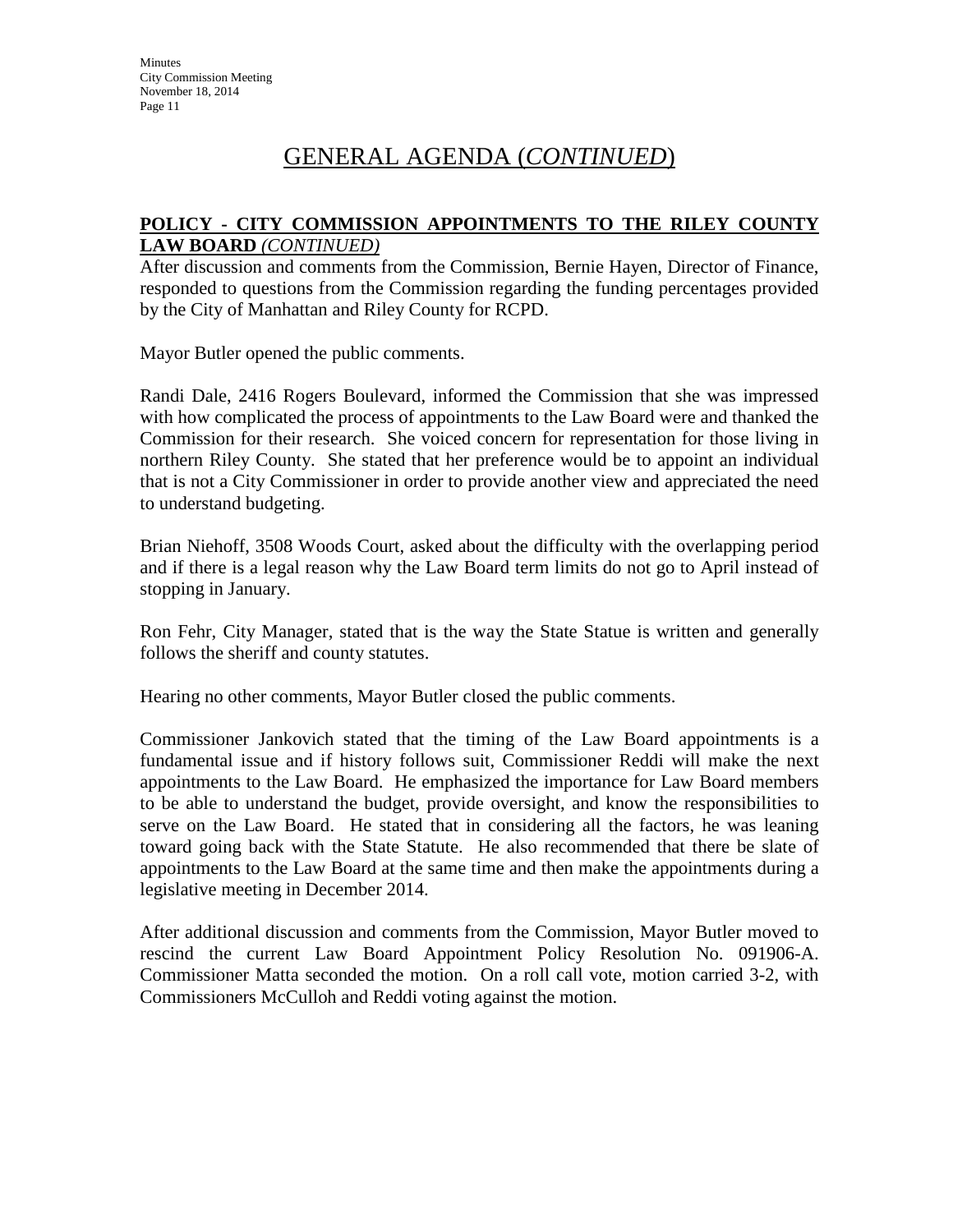### **GENERAL AGENDA (CONTINUED)**

#### APPOINTMENT - RILEY COUNTY LAW BOARD

Mayor Butler discussed the proposed appointment of Craig Beardsley, 1209 Hudson Avenue, to a two-year Citizen At-Large term beginning January 1, 2015, and expiring December 31, 2016, to the Riley County Law Enforcement Board. He provided information on Mr. Beardsley's qualifications and his reasons for making the recommendation for him to serve on the Law Board as a Citizen At-Large appointment.

After discussion by the Commission regarding Mr. Beardsley's qualifications and appointment process to the Law Board, several Commissioners requested putting a slate of appointments together and then make all the appointments at the same time.

After additional discussion and comments from the Commission, Commissioner Jankovich moved to table the item until the Tuesday, December 2, 2014, City Commission meeting. Commissioner Reddi seconded the motion.

Ron Fehr, City Manager, provided clarification on the item and stated that the item would be on the next City Commission legislative meeting agenda.

After further comments from the Commission and clarification on the motion to table the item until the December 2, 2014, City Commission meeting, on a roll call vote, the motion carried 4-1, with Commissioner Matta voting against the motion.

Mayor Butler requested that City Commissioners interested in serving on the Law Board submit their interest forms to be considered.

#### **ADJOURNMENT**

At 9:13 p.m., the Commission adjourned.

MMC, City Clerk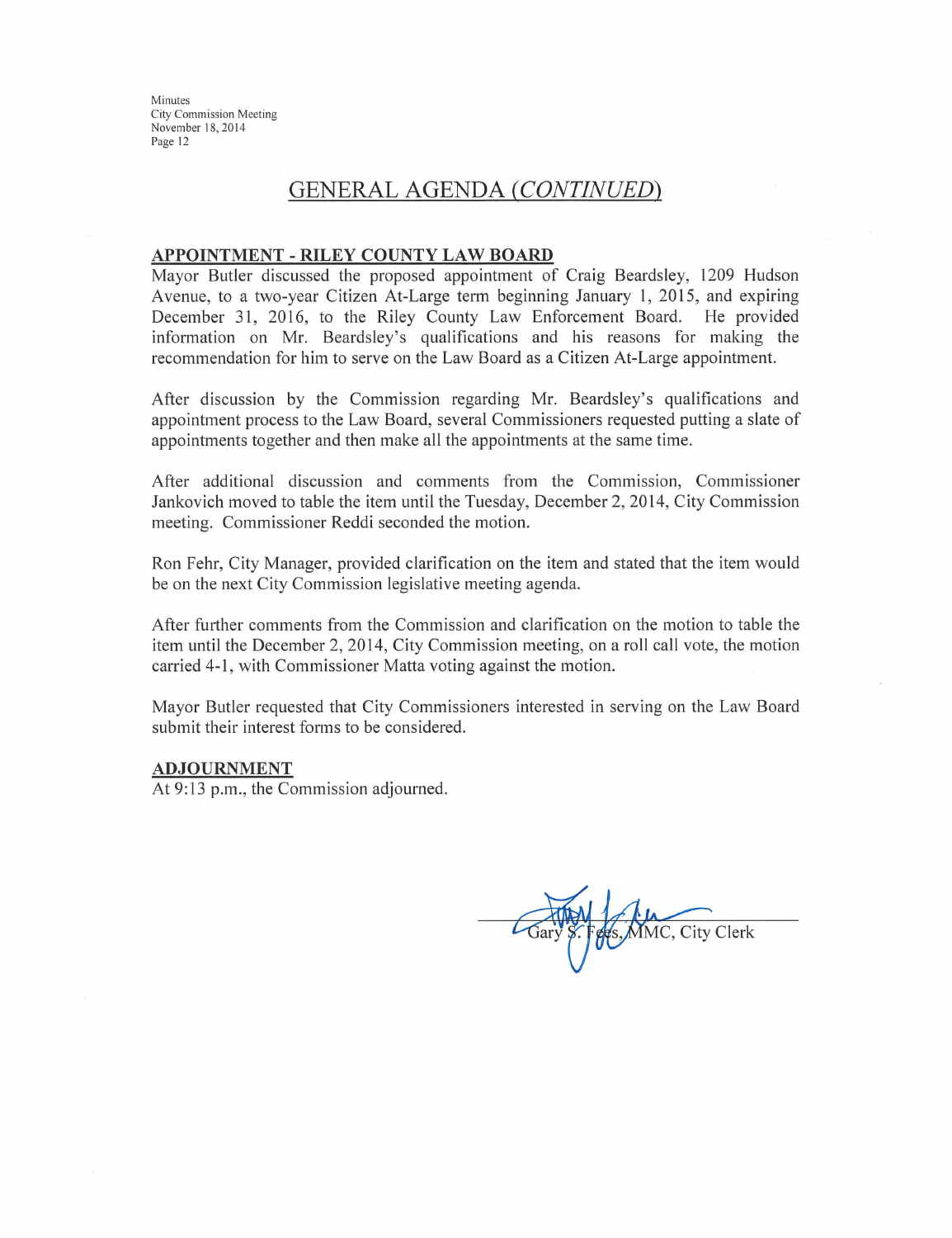#### **STAFF REPORT**

### **AN AMENDMENT OF ORDINANCE NO. 6451 AND THE APPROVED PRELIMINARY DEVELOPMENT PLAN OF THE MANHATTAN MEDICAL CENTER PLANNED UNIT DEVELOPMENT.**

**REQUEST**: The applicant/owner has requested the amendment to Ordinance No. 6451 and the Preliminary Development Plan to install new directional signs throughout the medical office development. The amendment is in the form of a Final Development Plan

## **BACKGROUND**

**APPLICANT/OWNER:** Manhattan Medical Center – Bob Dieball, Manager

**ADDRESS:** 1133 College Avenue

**LOCATION:** Lots 1, 2 and 3 Final Plat Phase 1 for Manhattan Medical Center PUD

**AREA:** 364,298 square feet (8.36 acres)

**DATE OF PUBLIC NOTICE PUBLICATION:** October 13, 2014

### **DATE OF PUBLIC HEARING: PLANNING BOARD:** November 3, 2014 **CITY COMMISSION:** November 17, 2014

### **EXISTING PUD**

### **Ordinance No. 3999 and Ordinance No. 6451, Permitted Uses and Conditions of Approval**

Ordinance No. 3999 rezoned the site from C-1, Restricted Business District to the Manhattan Medical Center PUD in August, 1982. The Ordinance references the application documents for permitted uses and development plans. The permitted uses are "medical center complex, pharmacy and optical dispensary."

Internal documents show that an amendment to Ordinance No. 3999 was initiated to allow several directional signs throughout the PUD to direct patrons to various buildings in 1984. The signs were to be approximately 4 feet tall and 4 feet wide. Eight (8) signs in total were to be installed in various locations on the site. No records of the amendment every being approved can be found. The signs have generally been installed on the site as proposed in 1984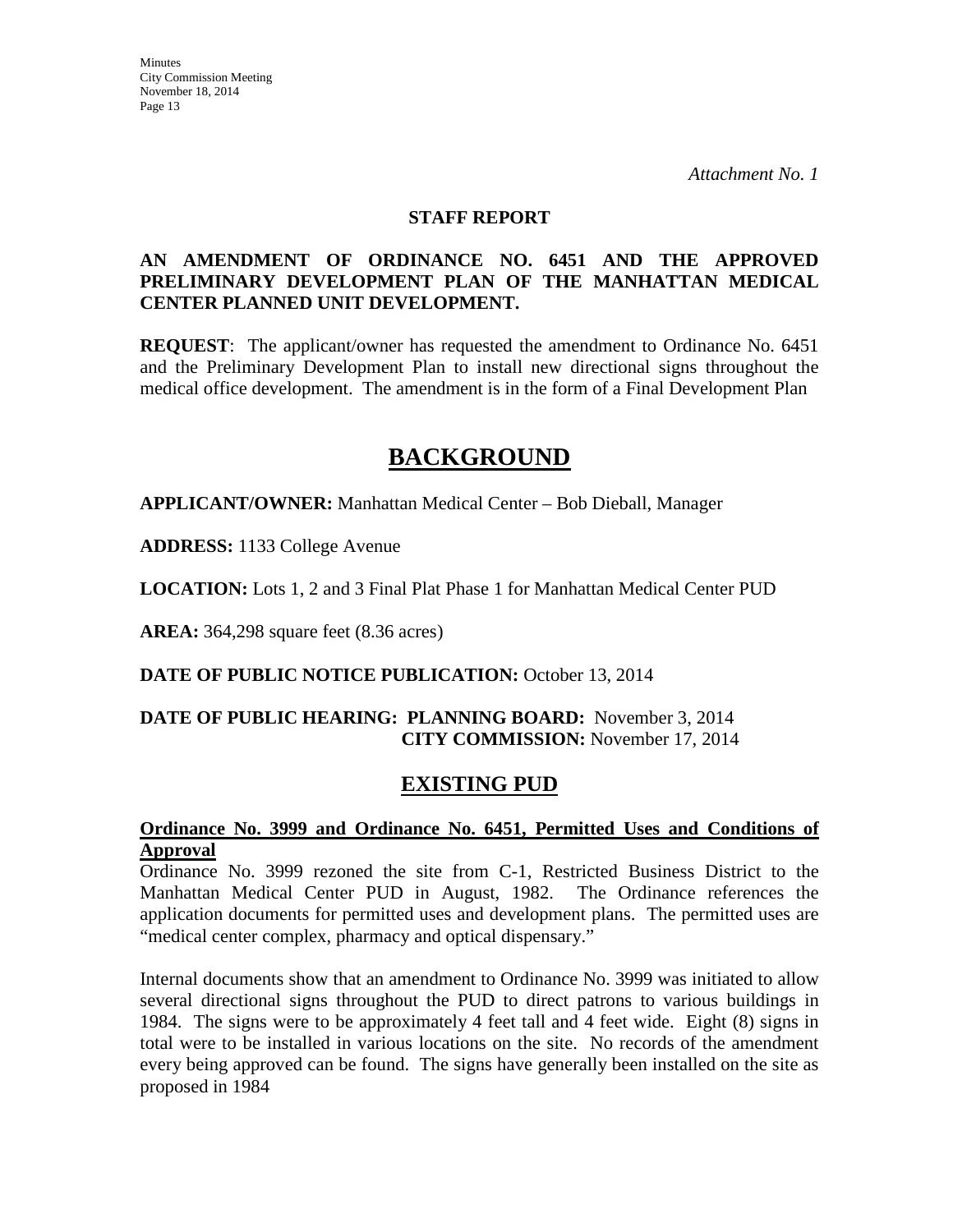**Minutes** City Commission Meeting November 18, 2014 Page 14

In January, 2005, Ordinance No. 6451 was approved, amending Ordinance No. 3999 and the Final Development Plan was amended to allow for two (2) buildings on the site, a physical therapy clinic and a maintenance building expansion along with new parking lot areas and landscaping associated with the new development. The ordinance was approved with the following conditions of approval:

- 1. Construction shall be limited to the new physical therapy building and maintenance building expansion and modification to the off-street parking lot.
- 2. Landscaping and irrigation shall be provided pursuant to a Landscaping Performance Agreement between the City and the owner, which shall be entered into prior to issuance of a building permit.
- 3. All landscaping and irrigation shall be maintained in good condition.
- 4. The building exterior of the physical therapy building shall include at least fifty (50) percent brick.

### **PROPOSED AMENDMENT**

The applicant/owner has proposed to erect new directional signage throughout the Manhattan Medical Center. The Manhattan Medical Center is situated in 2 zoning district; the PUD, established in 1982 and the western portion, including Buildings E and G, which was rezoned to C-1, Restricted Business District in 2008.

The proposed signs will be 7 foot, 8 inches tall and 9 feet, 4 inches wide. The pylon support structures will be constructed of limestone. The 1 foot by 1 foot (1 square foot) building identification (i.e. Building E) will be placed on the support structures. The remainder of the sign will identify the various doctor offices in the building in 5 inch tall by 6 foot wide metal signs. The office identification area will be approximately 49 square feet. The signs are proposed to be externally illuminated.

A total of 10 of these signs are proposed near internal traffic ways in the PUD site (2 signs for each building within the PUD site). The location of the sign varies across the site to provide the best location to guide visitors and clients of the Manhattan Medical Center to the various doctor offices. The application site plan shows a site as close as 38 feet from the College Avenue front property line and 100 feet from the Claflin Road front property line.

The number of the signs on the C-1 District site requires approval of a Variance by the Board of Zoning Appeals. This item will be heard by the Board of Zoning Appeals on November 12, 2014.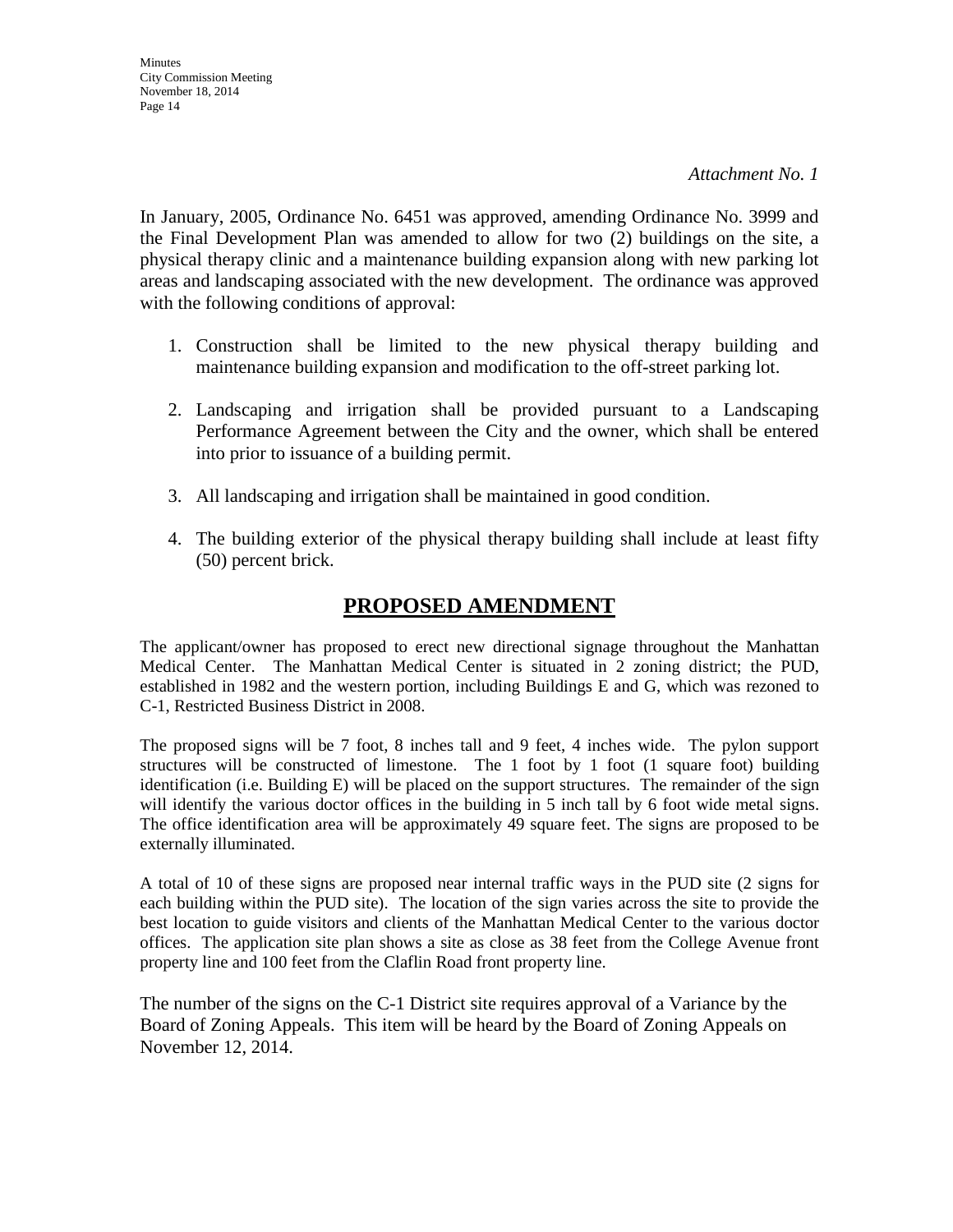In addition to the proposed identification signs, City Administration is proposing to allow the following exempt sign described in Article VI, Section 6-104  $(A)(1),(2),(3),(4),(5)$ , (7), and (9); and, Section 6-104 (B)(2) and B(5), of the Manhattan Zoning Regulations. The original PUD ordinance, nor the PUD amendment addressed these type of signs.

# **MATTERS TO BE CONSIDERED WHEN AMENDING A PLANNED UNIT DEVELOPMENT**

**1. WHETHER THE PROPOSED AMENDMENT IS CONSISTENT WITH THE INTENT AND PURPOSE OF THE APPROVED PUD, AND WILL PROMOTE THE EFFICIENT DEVELOPMENT AND PRESERVATION OF THE ENTIRE PUD:** The application documents state "The original PUD identified the development goals of the Manhattan Medical Center complex. The aforementioned proposal to incorporate new identification signs is consistent with the existing PUD's intent and purpose. The ground mounted signs will be placed throughout the site to maximize visibility and directly related to the building(s) identified. The sign size has been determined based on the interchangeable nature of the complex and maintaining architectural compatibility." The proposed amendment meets the intent and purpose of the approved PUD and promotes efficient use of the development.

**2. WHETHER THE PROPOSED AMENDMENT IS MADE NECESSARY BECAUSE OF CHANGED OR CHANGING CONDITIONS IN OR AROUND THE PUD, AND THE NATURE OF SUCH CONDITIONS:** The proposed amendment is necessary because internal documents shows that the current signs were approved through a PUD amendment process that specified the size and character of the signs. The proposed signs are substantially larger than the previously approved signs.

The need for the new signs is to better identify the various doctor offices in the medical center complex. The application documents state "The number of professional offices within the MMC is variant as its businesses relocate, grow, and change ownership. Locating specific buildings within the site can be difficult in its current state. Guests must come into the site without a knowledge of building and level location. The landscaping surrounding the Medical Center has reached its mature growth over the years and seasonally masks specific landmarks and way-finding attributes of the site."

**3. WHETHER THE PROPOSED AMENDMENT WILL RESULT IN A RELATIVE GAIN TO THE PUBLIC HEALTH, SAFETY, CONVENIENCE OR GENERAL WELFARE, AND IS NOT GRANTED SOLELY TO CONFER A SPECIAL BENEFIT UPON ANY PERSON:** The proposed amendment will improve public health, safety and convenience to the general public, as it is intended to improve the ability to find a specific doctor office within the large complex. These new signs will reduce confusion while driving through the medical center's parking lot, which would improve traffic and pedestrian safety.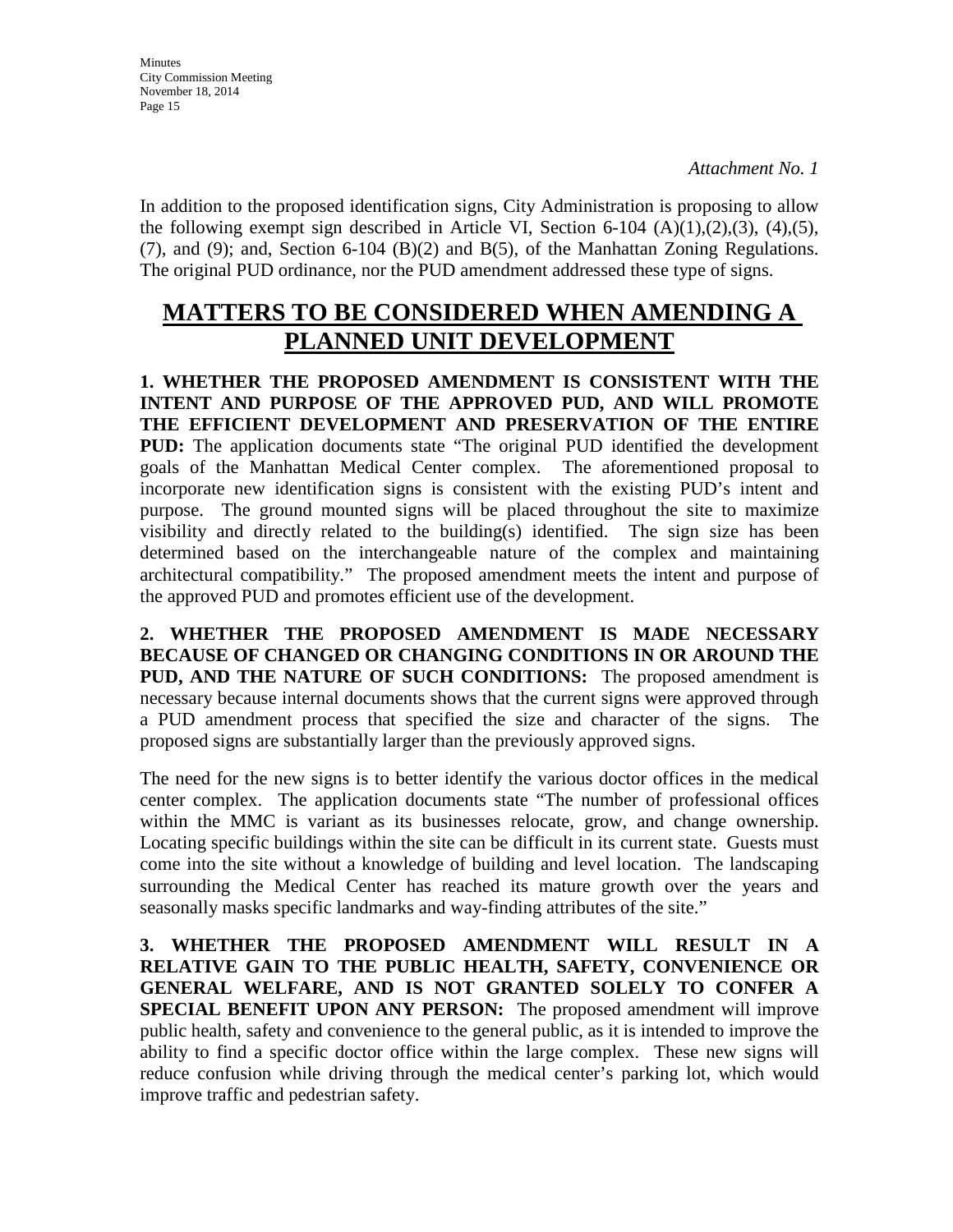# **ADDITIONAL MATTERS TO BE CONSIDERED WHEN AMENDING A PLANNED UNIT DEVELOPMENT**

**1. LANDSCAPING:** The site has mature landscaping throughout, including manicured lawns, trees, bushes and foundation plantings. No significant changes are proposed with this development.

**2. SCREENING:** The site currently screens itself from the adjacent residential property to the south by a tall row of bushes and shrubs. The vegetation is dense and adequately screens the adjacent property from the site. No changes to the screening are proposed.

**3. DRAINAGE:** The site generally drains to the southwest towards a large ravine that ultimately drains into Wildcat Creek. No changes are proposed to the site that would impact the drainage on the site or in the immediate area.

**4. CIRCULATION:** The circulation patterns throughout the Manhattan Medical Center parking lot are established. The location of the proposed signs appears to avoid visual conflicts with vehicular and pedestrian traffic. The final placement of the signs should be evaluated by the applicant to ensure that vision clearance is maintained to avoid conflicts with vehicle traffic and pedestrian traffic.

**5. OPEN SPACE/LANDSCAPED AND COMMON AREA:** No changes to the open space or commons are proposed.

**6. CHARACTER OF THE NEIGHBORHOOD:** The character of the surrounding neighborhood is a mix of residential uses to the south, east and west and multiple-family residential and offices to the north. A portion of the Manhattan Medical Center is located to the west in the C-1 District.

Single-family homes, some of which are rental units, are located to the east, south and west. The Trinity United Presbyterian Church is located to the east. To the north are several multiple-family apartment complexes, a bank with drive-thru, the Kansas Forestry Department and a professional office building.

### **MATTERS TO BE CONSIDERED WHEN REZONING**

**1. EXISTING USE:** Manhattan Medical Center, including a variety of doctor offices, health professional offices and support services.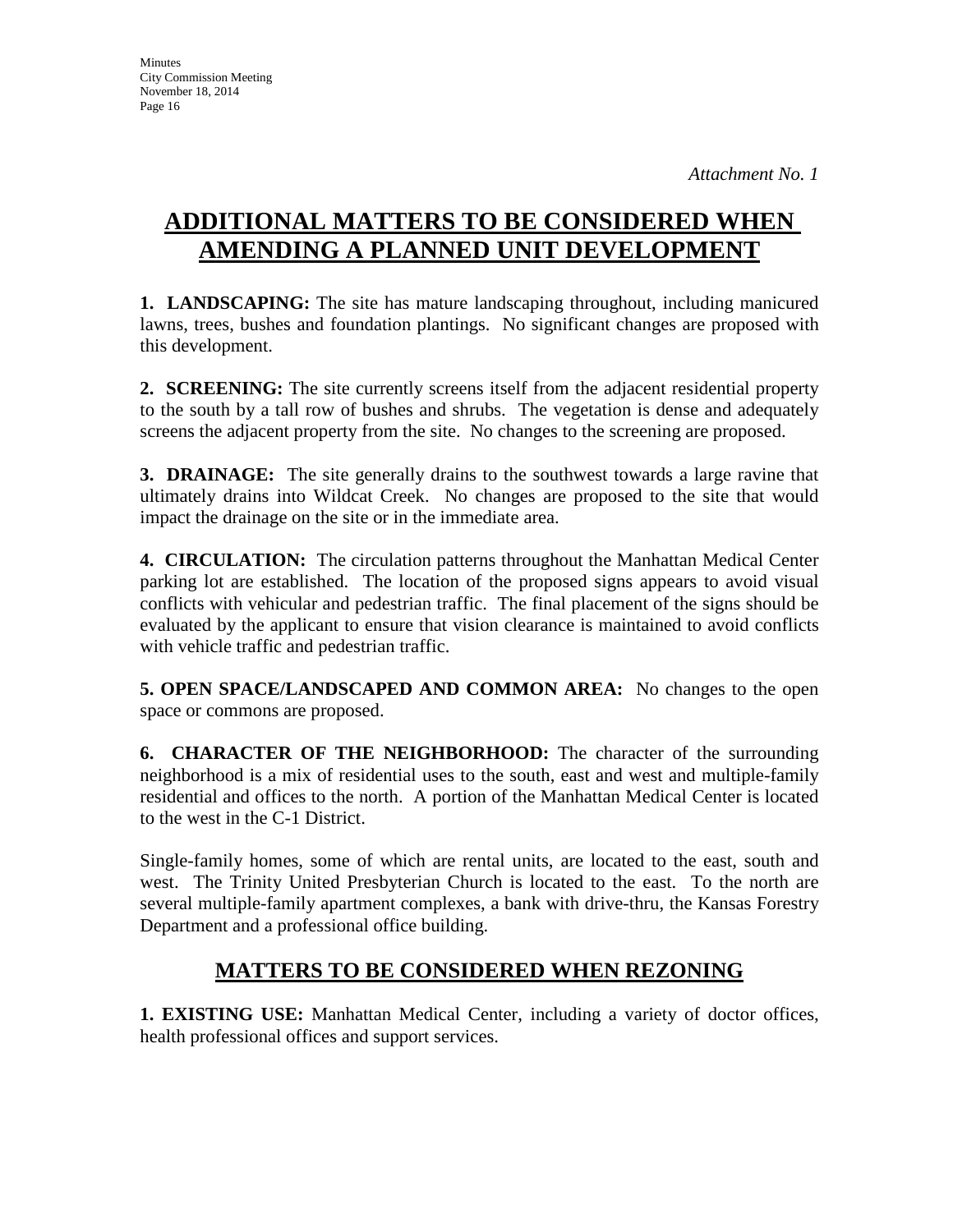**2. PHYSICAL AND ENVIRONMENTAL CHARACTERISTICS:** The site generally slopes from the north to the southwest towards a steep ravine that ultimately ends near Anderson Avenue. The steep ravine, which is heavily wooded, drains the site and adjacent properties to Wildcat Creek. The site is generally built out with structures, parking lots and mature landscaping. No significant changes are proposed with the proposed amendment.

### **3. SURROUNDING LAND USE AND ZONING:**

- **(a.) NORTH:** Multiple-family apartment complexes, bank with drive-thru, Kansas State Forestry Department; Southwind Capital PUD, Chase Manhattan PUD, University District
- **(b.) SOUTH:** Single-family homes; R, Single-Family Residential District.
- **(c.) EAST:** Single-family homes and a church; R, District and Hummel Estates PUD
- **(d.) WEST:** Manhattan Medical Center Complex, single-family homes; C-1, Restricted Business District and R District.

### **4. GENERAL NEIGHBORHOOD CHARACTER:** See above under **6, CHARACTER OF THE NEIGHBORHOOD.**

**5. SUITABILITY OF SITE FOR USES UNDER CURRENT ZONING:** The site is currently zone PUD for the Manhattan Medical Center. No changes to the permitted uses are proposed. The need for the PUD amendment is due to the number and size of the proposed identification signs. The existing use and site improvements comply with the PUD.

**6. COMPATIBILITY OF PROPOSED DISTRICT WITH NEARBY PROPERTIES AND EXTENT TO WHICH IT MAY HAVE DETRIMENTAL AFFECTS:** The proposed amendment should not adversely impact adjacent properties. The location of the signs is internal to the existing development. The closest sign to the residential property to the south is approximately 95 feet away. This area is also heavily landscaped with mature trees and bushes, which adequately buffers the site from the residential areas. The closest sign to the residential properties to the east is over 95 feet and is separated by College Avenue.

In addition to the distance of the signs to the neighboring, the signs are to be externally illuminated, which should also reduce any potential for adverse impacts.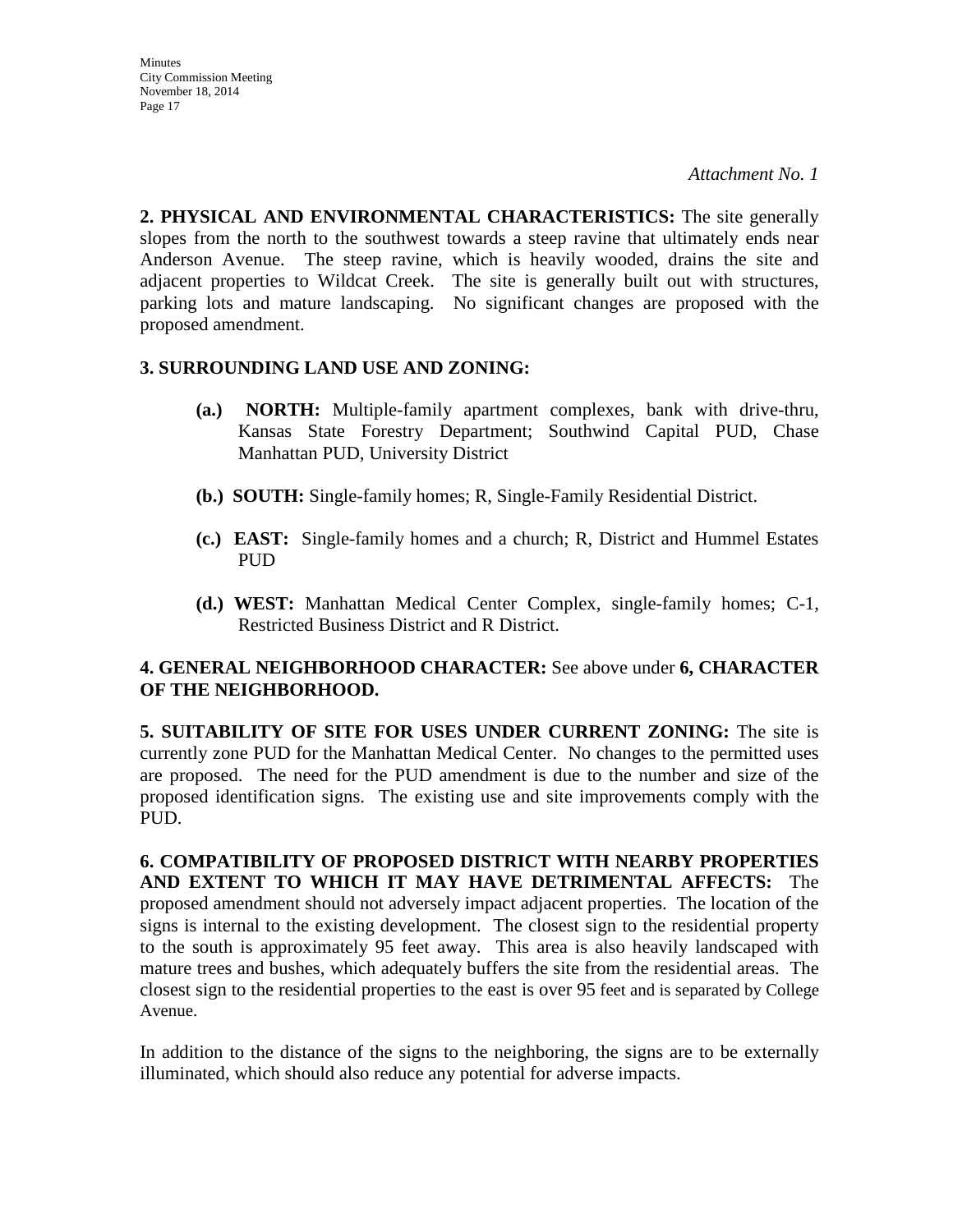As part of the application process, the applicants held a neighborhood meeting on August 28<sup>th</sup>. According to the neighborhood meeting report, no one attended the meeting. Two (2) people did contact the applicant after the meeting date to ask questions and provide feedback. The meeting report did state that the individual meetings were positive.

**7. CONFORMANCE WITH COMPREHENSIVE PLAN:** The Northwest Planning Area Future Land Use Map shows the site as Office-Research Park designation. This is compatible with the current zoning and use of the Manhattan Medical Center site. **THE PROPOSED AMENDMENT CONFORMS TO THE COMPREHENSIVE PLAN.**

### **8. ZONING HISTORY AND LENGTH OF TIME VACANT AS ZONED:**

| October 19, 1982  | City Commission approves Ordinance No. 3999 establishing the<br>Manhattan Medical Center PUD.                                                        |
|-------------------|------------------------------------------------------------------------------------------------------------------------------------------------------|
| December 6, 2004  | Manhattan Urban Area Planning Board recommends approval of an<br>amendment of the PUD on a vote of 5-0.                                              |
| December 21, 2004 | City Commission approves first reading of an amendment of the<br>PUD.                                                                                |
| January 4, 2005   | City Commission approves Ordinance No. 6451 amending the PUD<br>to add the new physical therapy building and an addition to the<br>maintenance shop. |

**9. CONSISTENCY WITH INTENT AND PURPOSE OF THE ZONING ORDINANCE:** The intent and purpose of the Zoning Regulations is to protect the public health, safety, and general welfare; regulate the use of land and buildings within zoning districts to assure compatibility; and to protect property values.

The PUD Regulations are intended to provide a maximum choice of living environments by allowing a variety of housing and building types; a more efficient land use than is generally achieved through conventional development; a development pattern that is in harmony with land use density, transportation facilities and community facilities; and a development plan which addresses specific needs and unique conditions of the site which may require changes in bulk regulations or layout. The proposed PUD is consistent with the intent and purposes of the Zoning Regulations, and the intent of the PUD Regulations, subject to the conditions of approval.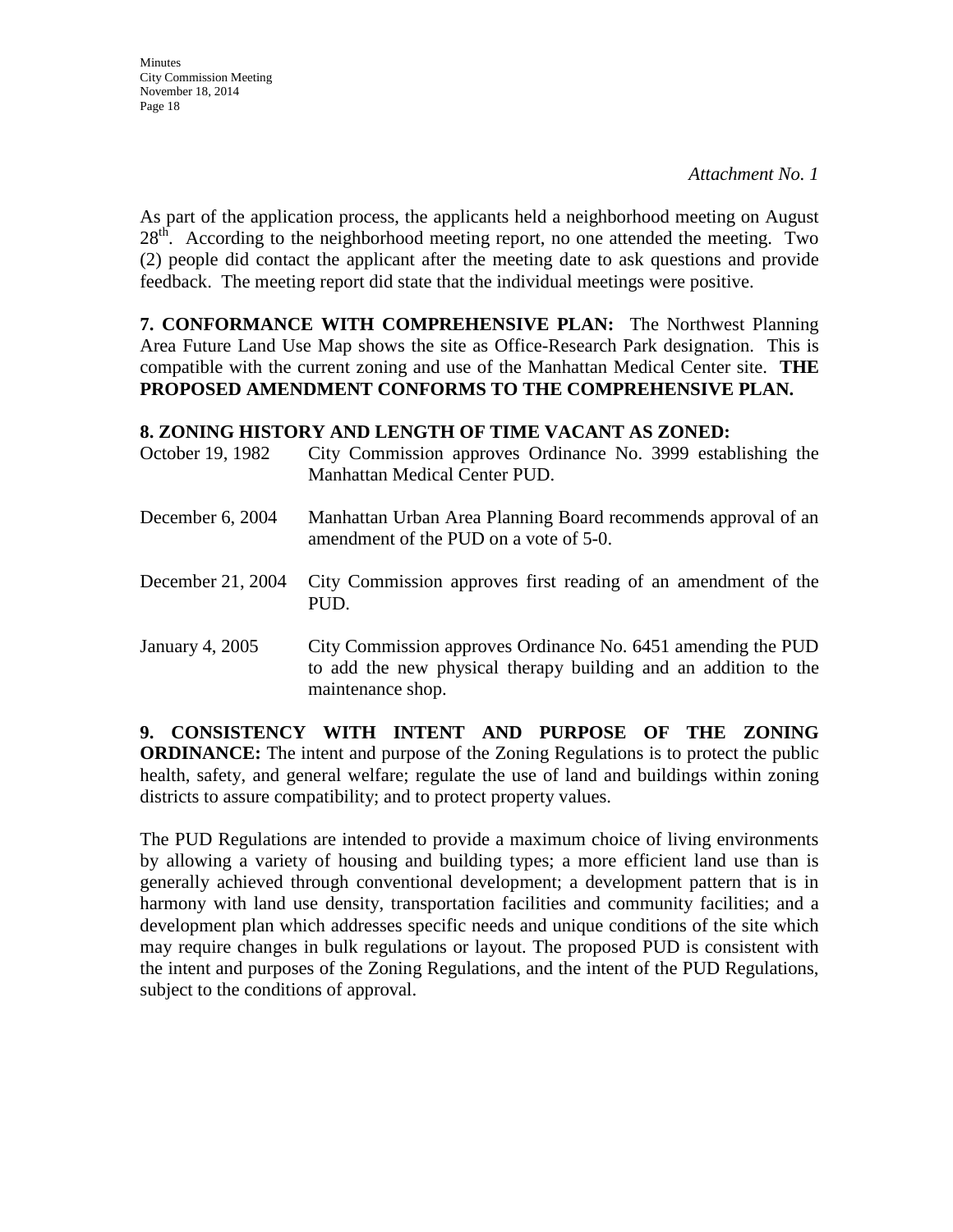**Minutes** City Commission Meeting November 18, 2014 Page 19

**10. RELATIVE GAIN TO THE PUBLIC HEALTH, SAFETY AND WELFARE THAT DENIAL OF THE REQUEST WOULD ACCOMPLISH, COMPARED WITH THE HARDSHIP IMPOSED UPON THE APPLICANT:** T There appears to be no relative gain to the public, which denial would accomplish. The proposed amendment will result in a relative gain to the public health, safety and general welfare. The proposal is to install larger building and office identification signs to will lessen confusion for clients and guests to the doctor offices and professional health offices. This will improve vehicular and pedestrian traffic safety. The signs should have no adverse impacts on adjacent properties, as described above.

**11. ADEQUACY OF PUBLIC FACILITIES AND SERVICES: PUBLIC FACILITIES CURRENTLY SERVE THE SITE. NO CHANGES TO THE BUILDINGS OR SITE PLANS ARE PROPOSED THAT WILL ALTER THE EXISTING PUBLIC UTILITY SERVICES.**

### **12. OTHER APPLICABLE FACTORS:** None.

**13. STAFF COMMENTS:** City Administration recommends approval of the proposed amendment of Ordinance No. 6451 and the approved Preliminary Development Plan of the Manhattan Medical Center Commercial PUD, subject to the one (1) condition of approval:

1. Signs shall be provided as proposed in the application documents, and shall allow for exempt signage described in Article VI, Section 6-104  $(A)(1),(2),(3), (4),(5), (7),$  and  $(9)$ ; and, Section 6-104  $(B)(2)$  and  $B(5)$ , of the Manhattan Zoning Regulations.

### **ALTERNATIVES:**

- 1. Recommend approval of the proposed amendment of Ordinance No. 6451 and the approved Preliminary Development Plan of the Manhattan Medical Center Commercial PUD stating the basis for such recommendation.
- 2. Recommend denial of the proposed amendment of Ordinance No. 6451 and the approved Preliminary Development Plan of the Manhattan Medical Center Commercial PUD, stating the specific reasons for denial.
- 3. Table the proposed Amendment to a specific date, for specifically stated reasons.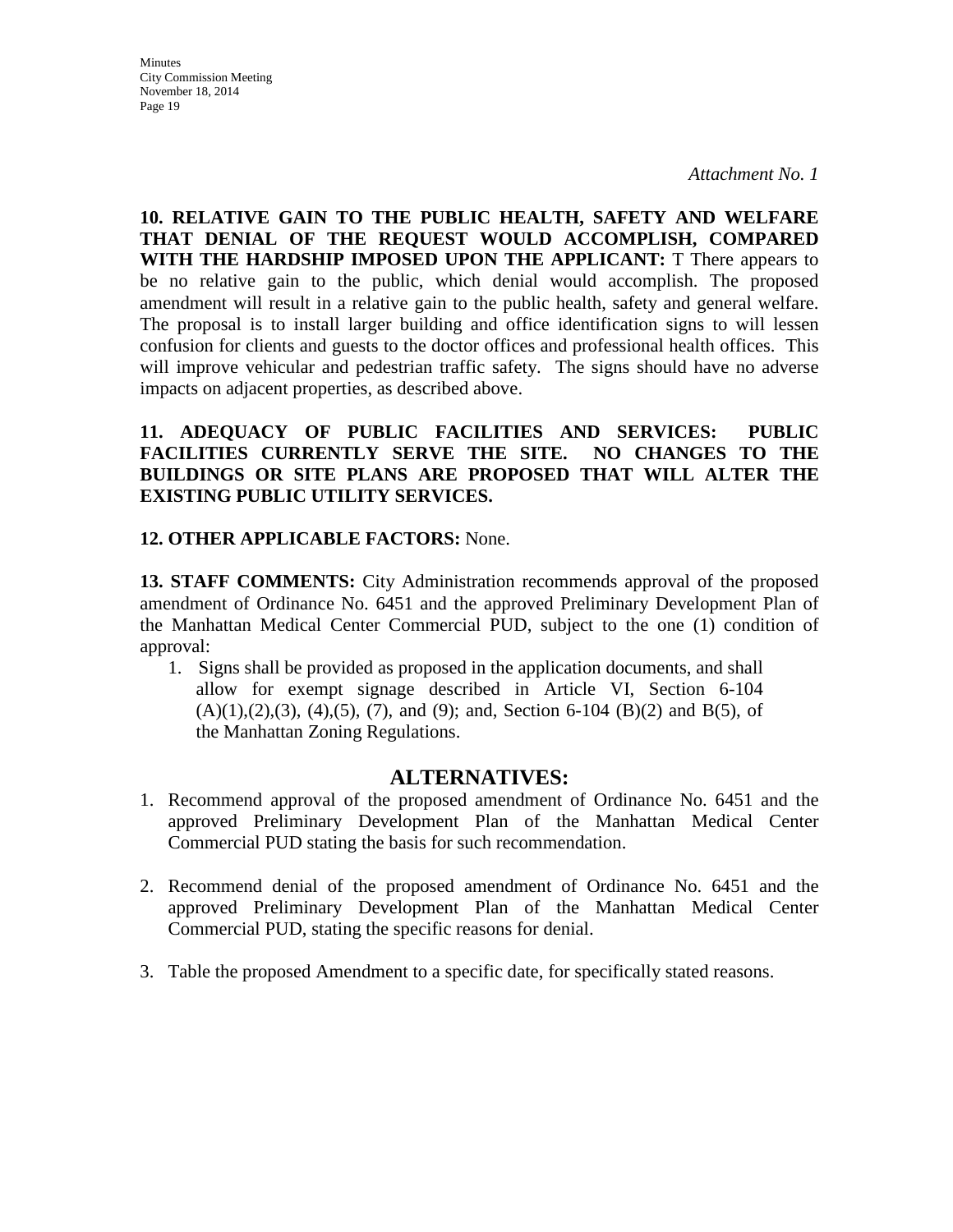*Attachment No. 1*

### **POSSIBLE MOTION:**

The Manhattan Urban Area Planning Board recommends approval of the proposed amendment of Ordinance No. 6451 and the approved Preliminary Development Plan of the Manhattan Medical Center Commercial PUD, based on the findings in the Staff Report, subject to the one (1) conditions of approval recommended by City Administration.

**PREPARED BY:** Chad Bunger, AICP, CFM, Senior Planner **DATE:** October, 27, 2014

14035}SR}ManhattanMedicalCenter\_PUD\_Amendment.docx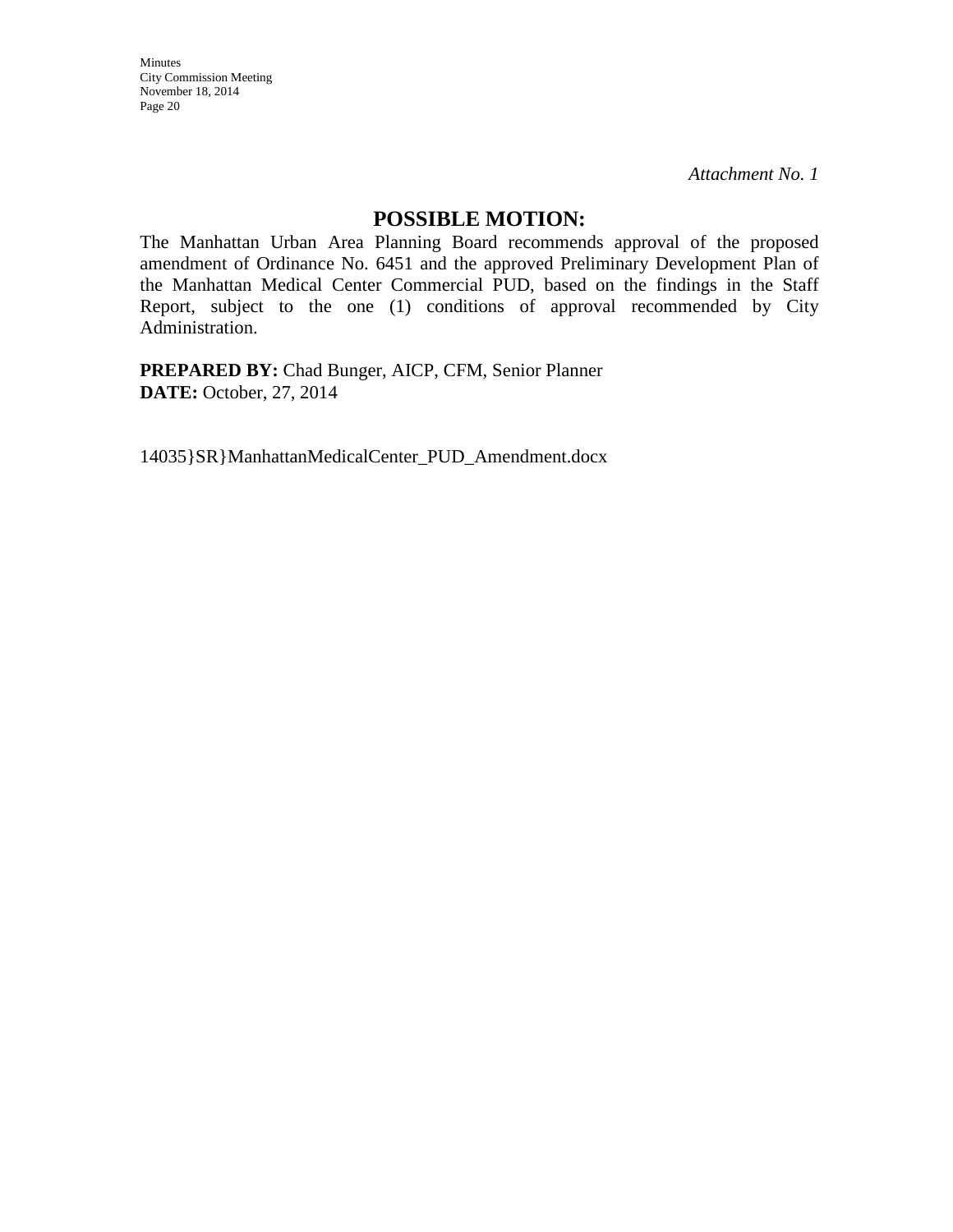

**INTER-OFFICE MEMORANDUM**

| DATE:                | <b>October 23, 2014</b>                                                                     |  |
|----------------------|---------------------------------------------------------------------------------------------|--|
| TO:                  | <b>Manhattan Urban Area Planning Board</b>                                                  |  |
| <b>MEETING DATE:</b> | <b>November 3, 2014</b>                                                                     |  |
| <b>FROM:</b>         | <b>Chad Bunger, AICP, CFM, Senior Planner</b>                                               |  |
| RE:                  | Amend Manhattan Zoning Regulations for a<br><b>Complete Revision of Article VI – Signs.</b> |  |

### **BACKGROUND**

Article VI of the Manhattan's Zoning Regulations addresses all types of signs and commercial speech on private property within the city. At the direction of the city Commission, City Administration has updated the signage provisions in Article VI to allow for more modern sign options, including digital and electronic signs. In addition to addressing the sign modernization issue, City Administration has also updated and clarified sections that have had issues in the past, as well as to reflect legal directives established by the courts that require sign regulations to be more "content neutral" with regard to the message being conveyed on a sign.

Key updates include: (1) Administrative Provisions and (2) District Regulations, which specify when, where, and how a sign can be installed or constructed, without referring to the message displayed, and (3) Electronic/Digital signs. The proposed regulations are intended to be as clear and understandable as possible, and provide the minimum necessary regulation needed to allow the intended audience signs to see and read the message.

#### *Administrative Provisions.*

Administrative Provisions establish Purpose and Objective statements; definitions, including modernizing sign code language; standards and formulas for determining sign area and height; enforcement; prohibited signs; non-conforming signs; and, appeals such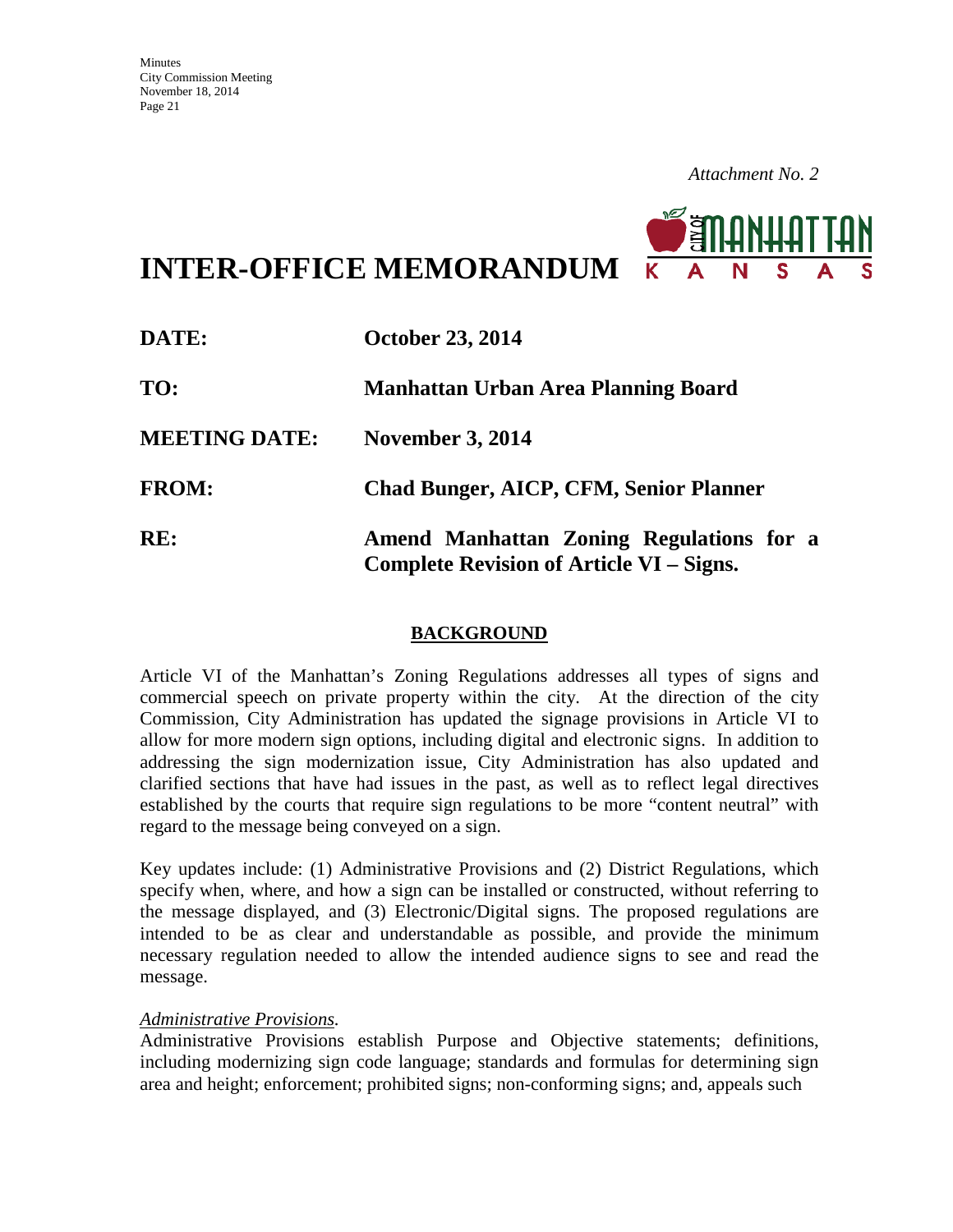as Variances or Exceptions, which would be considered by the Manhattan Board of Zoning Appeals.

The Administrative section consists of provisions that make it clear that the regulations are intended to protect speech and be "content neutral" with respect to the commercial or noncommercial message. There may be several minor exceptions such as "For Sale" and "For Lease" signs, subdivision identification signs allowed at residential, commercial and industrial subdivision entrances and others. Additionally, the regulations will generally allow for substitution of messages to insure there is no inadvertent favoring of commercial speech over noncommercial speech, or one form of noncommercial speech over another form of noncommercial speech.

### *District Regulations.*

The District Regulations within Article VI specify the permitted sign types, such as wall, monument (ground), pylon (pole) signs, and temporary signs, as well as number of signs allowed; setbacks; size; heights; and spacing; and if off-premise signs (billboards) are permitted. The updates to the district regulations are to implement the directives of the City Commission and hopefully make reading and implementing the Sign Regulations easier for property and business owners, sign contractors and City Administration.

### *Electronic, Digital and Dynamic Signs.*

A significant portion of the update to Article VI focused on researching if electronic, digital and dynamic signs would be appropriate for Manhattan, and if so, what regulations should be implemented to minimize any adverse impacts. Through discussions with focus groups, and previous work sessions with the Planning Board and City Commission, it was determined that these types of signs would be appropriate with adequate regulations for the size, location, brightness and operational parameters, and that Manhattan should proceed cautiously towards allowing them.

City Administration researched sign regulations from similar sized cities in Kansas, current and former Big XII cities, and larger metropolitan cities to address the topic. From the research, three (3) different sign types were established, based on their functionality and impacts on surrounding properties, as follows:

- Electronic Changeable Copy Signs
- Digital Graphic Signs
- Digital Animated Signs

Depending on a specific zoning district's characteristics and perceived adverse impacts, these sign types are either prohibited, allowed through a conditional use permit, or permitted by right. Specific use limitations have also been proposed to further mitigate impacts that may occur from the operation of these digital sign types.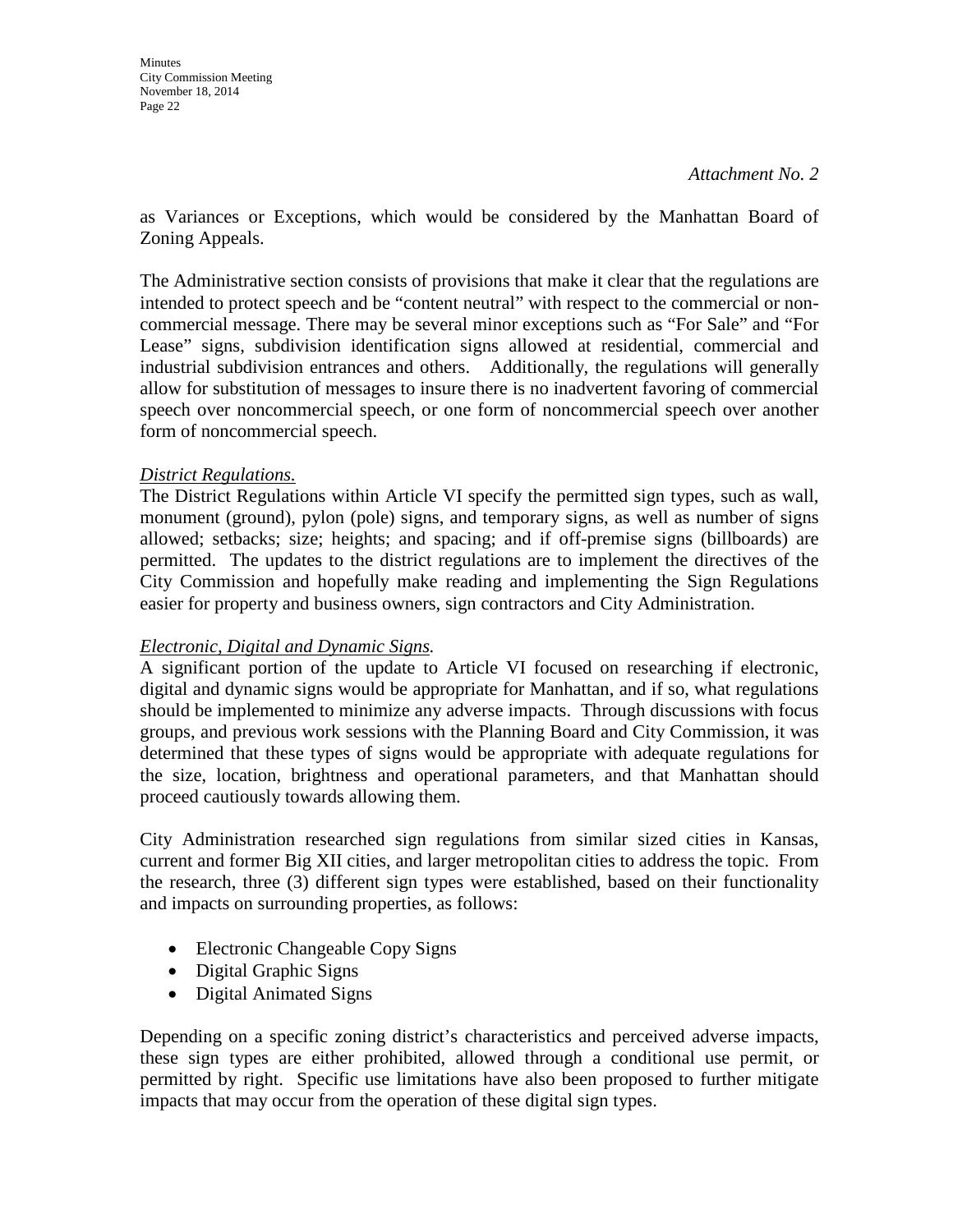As previously described, the proposed changes are a complete revision to all sections of the Article VI. The draft regulations are attached.

### **AMENDMENTS TO THE TEXT OF THE ZONING REGULATIONS**

When a proposed amendment results in a change to the text of the Zoning Regulations, the report from the Planning Staff shall contain a statement as to the nature and effect of the proposed amendment, and determinations as to the following:

### **WHETHER SUCH CHANGE IS CONSISTENT WITH THE INTENT AND PURPOSE OF THE ZONING REGULATIONS**

The intent of the Manhattan Zoning Regulations is to protect the public health, safety and general welfare and to protect property values. Article VI is designed to provide for protected free speech and to regulate the time, place and manner of commercial speech, (i.e. The location**,** size, placement and certain features and characteristics of signs), to ensure that the public can identify businesses and services, avoid traffic hazards, reduce visual clutter and confusion along roadways, prevent hazards to life and property, protect property values, and to ensure continued attractiveness of Manhattan.

Through the various provisions and use limitations within each zoning district, the intents and purposes stated above are addressed. The proposed amendments are consistent with the intent and purpose of the Manhattan Zoning Regulations and are drafted to accommodate modern sign types, correct administrative issues, and address content neutrality concerns.

### **AREAS WHICH ARE MOST LIKELY TO BE DIRECTLY AFFECTED BY SUCH CHANGE AND IN WHAT WAY THEY WILL BE AFFECTED**

The proposed amendment to Article VI would apply equally throughout the city to all residential, commercial, and industrial zones, planned unit development districts, and university districts, with the exception of Kansas State University due to the annexation agreement.

City Administration carefully considered the impacts that the proposed amendments may have on residential, commercial and industrial areas around the city. The proposed regulations allow for modern signs, such as digital and electronic signs, and corrected administrative issues and omissions to various sign provisions in the district regulations and use limitations. The modifications to the administrative provisions are intended to make Article VI more consistent and user friendly, while maintaining content neutrality in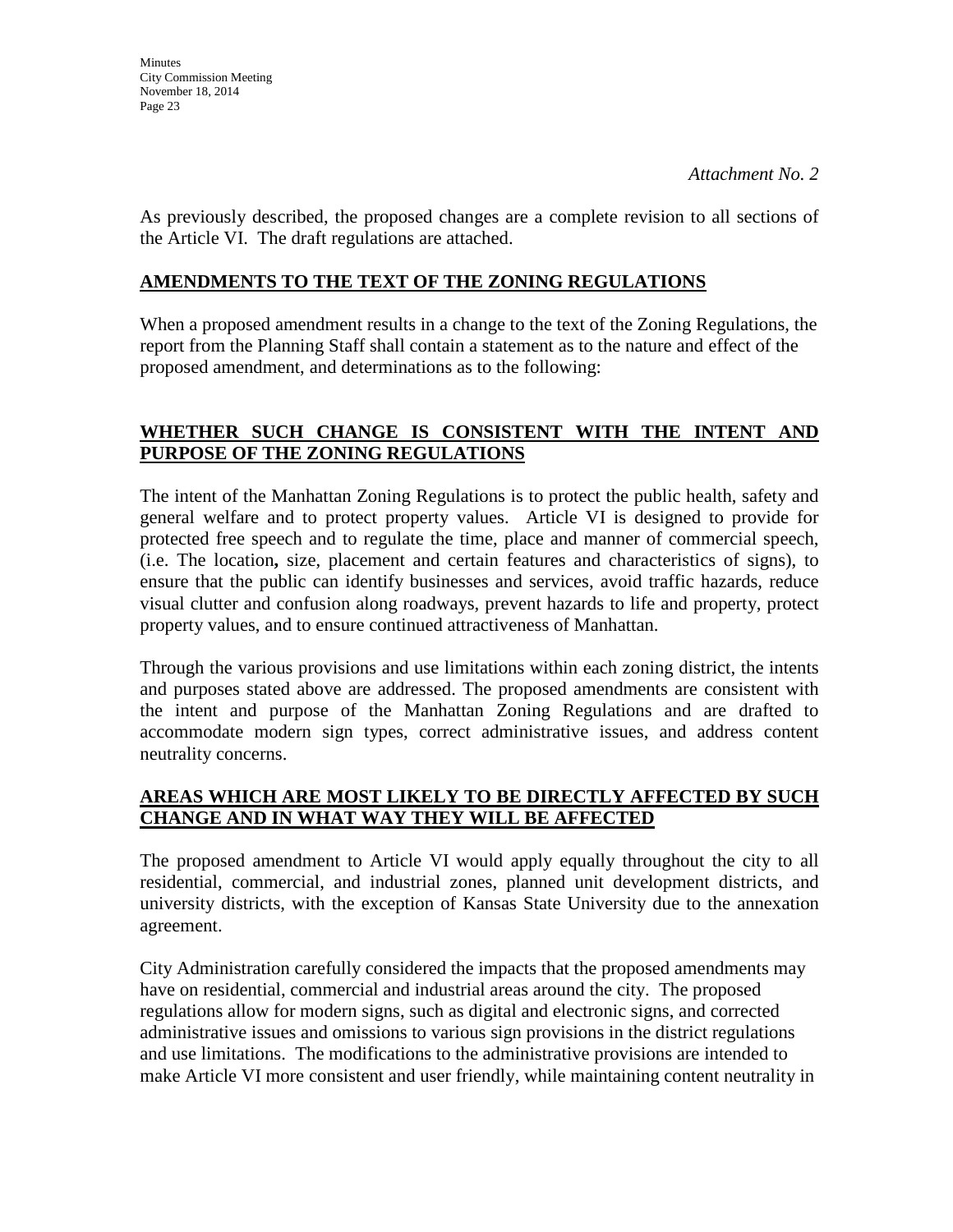enforcing the regulations. Attention was also given to try to reduce the number of existing signs the might become nonconforming due to the proposed regulations.

### **AREAS WHICH ARE MOST LIKELY TO BE DIRECTLY AFFECTED BY SUCH CHANGE AND IN WHAT WAY THEY WILL BE AFFECTED**

The entire city will be subject to the new regulations, which will replace the existing regulations. The proposed amendment to the Zoning Regulations is a complete revision of Article VI – signs, that addresses the time, place and manner of sign displays on all private property throughout the city, as well as display of signs on City property.

In residential districts, the proposed regulations address the need for residents to display political speech, advertise "for sale" or "for lease" of property, and provide notification of home occupations.

The proposed regulations allow commercial and some industrial districts to use newer sign technologies, such as digital and electronic signs to advertise their business, services and products. In large part, the regulations for commercial and industrial areas not substantially changed. Rather the district regulations were re-organized to make the regulations more consistent and user friendly.

Sign regulations for the U, University District were added to address signage needs for the properties zoned in the University District, including the Manhattan Area Technical College and Flint Hills Job Corps Center.

The regulations for off-premise advertising signs (i.e. Billboards) on changed the spacing requirement to match the 800 feet used by Riley County.

The administrative section of Article VI was revised to address content neutrality, the sign permit process and enforcement issues, which affect all properties in the city.

### **WHETHER THE PROPOSED AMENDMENT IS MADE NECESSARY BECAUSE OF CHANGED OR CHANGING CONDITIONS IN THE AREAS AND ZONING DISTRICTS AFFECTED, OR IN THE CITY PLANNING AREA, GENERALLY, AND IF SO, THE NATURE OF SUCH CHANGED OR CHANGING CONDITIONS**

The proposed amendment to Article VI was drafted in response to direction from the City Commission and the community to include modern sign types, including digital and electronic signs and more options for temporary signage. The proposed amendment allows various types of digital and electronic signs in commercial districts and some industrial districts, as well as for institutional uses in residential districts, subject to approval by the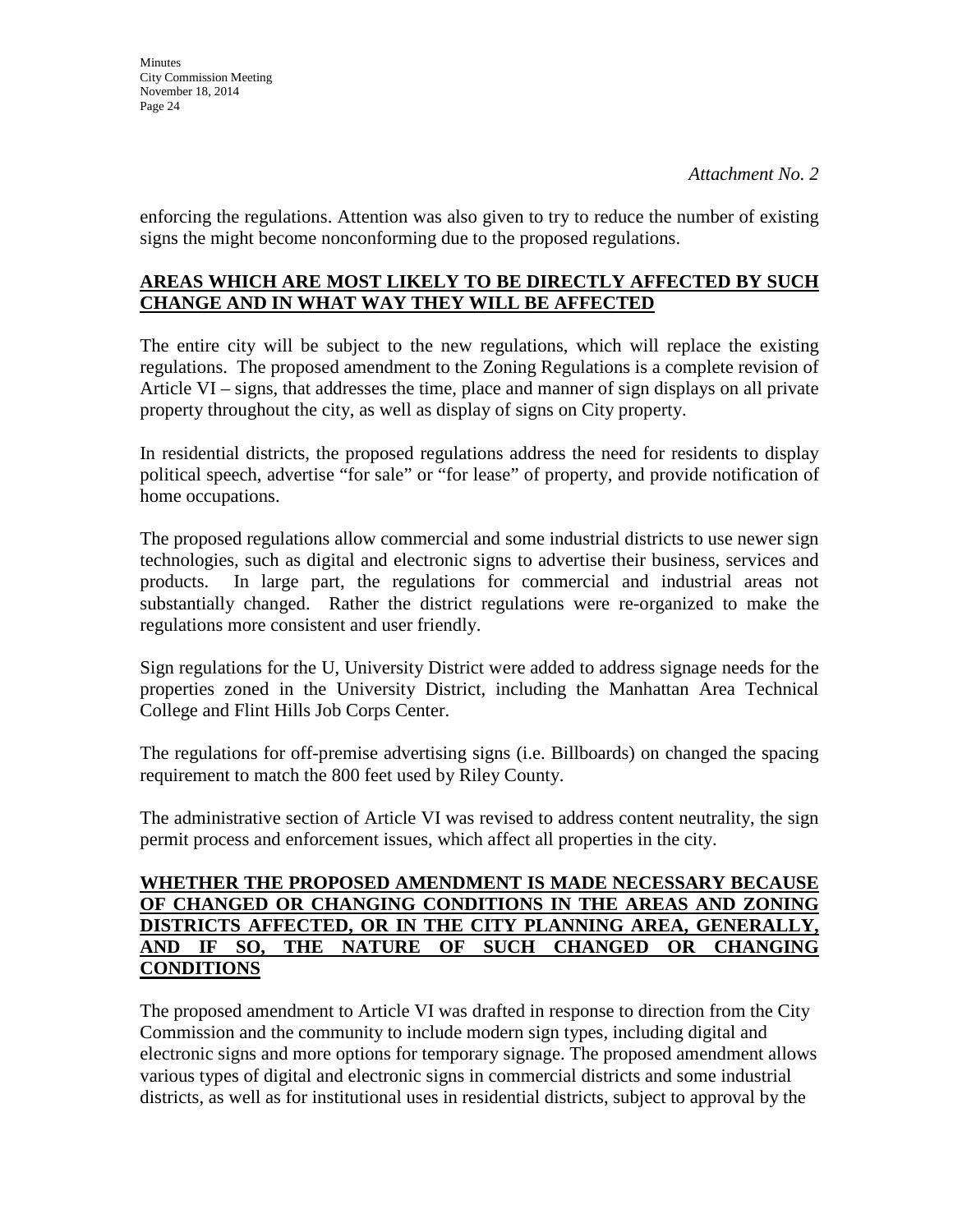Board of Zoning Appeals. The inclusion of digital and electronic signs is dependent on the districts intent and characteristics of the area, including traffic speeds and volumes, general aesthetics and perceived signage needs.

The proposed amendment also addresses administrative and procedural issues that make it clear that the regulations are intended to protect speech and be content neutral with respect to the commercial or non-commercial message. There may be several minor exceptions such as "for sale" and "for lease" signs, subdivision identification signs in the public rightof-way at residential, commercial and industrial subdivision entrances and others. Additionally, the regulations will generally allow for substitution of messages to insure there is no inadvertent favoring of commercial speech over noncommercial speech, or one form of noncommercial speech over another form of noncommercial speech.

### **WHETHER SUCH CHANGE IS CONSISTENT WITH THE INTENT AND PURPOSE OF THE POLICY AND GOALS AS OUTLINED IN THE ADOPTED COMPREHENSIVE PLAN OF THE CITY**

The Zoning Regulations help implement the Comprehensive Plan and its goals, objectives, and policies. The Comprehensive Plan is more general in nature and does not specify administrative site planning and construction details such as those addressed by the proposed amendments. However, the proposed amendments ensure that the general policies in the Comprehensive Plan are implemented consistent with legal requirements.

### **ALTERNATIVES**

It appears the MUAPB has the following alternatives concerning the issue at hand. The board may:

- 1. Recommend approval of the proposed amendment to the City Commission.
- 2. Recommend denial of the proposed amendment to the City Commission.
- 3. Modify the proposed amendment and forward the modifications, along with an explanation, to the City Commission.
- 4. Table the public hearing to a specific date, and provide further direction to City Administration.

### **RECOMMENDATION**

City Administration recommends approval of the amendment to the Manhattan Zoning Regulations to completely revise Article VI, signs, based on the findings in the Staff Memorandum.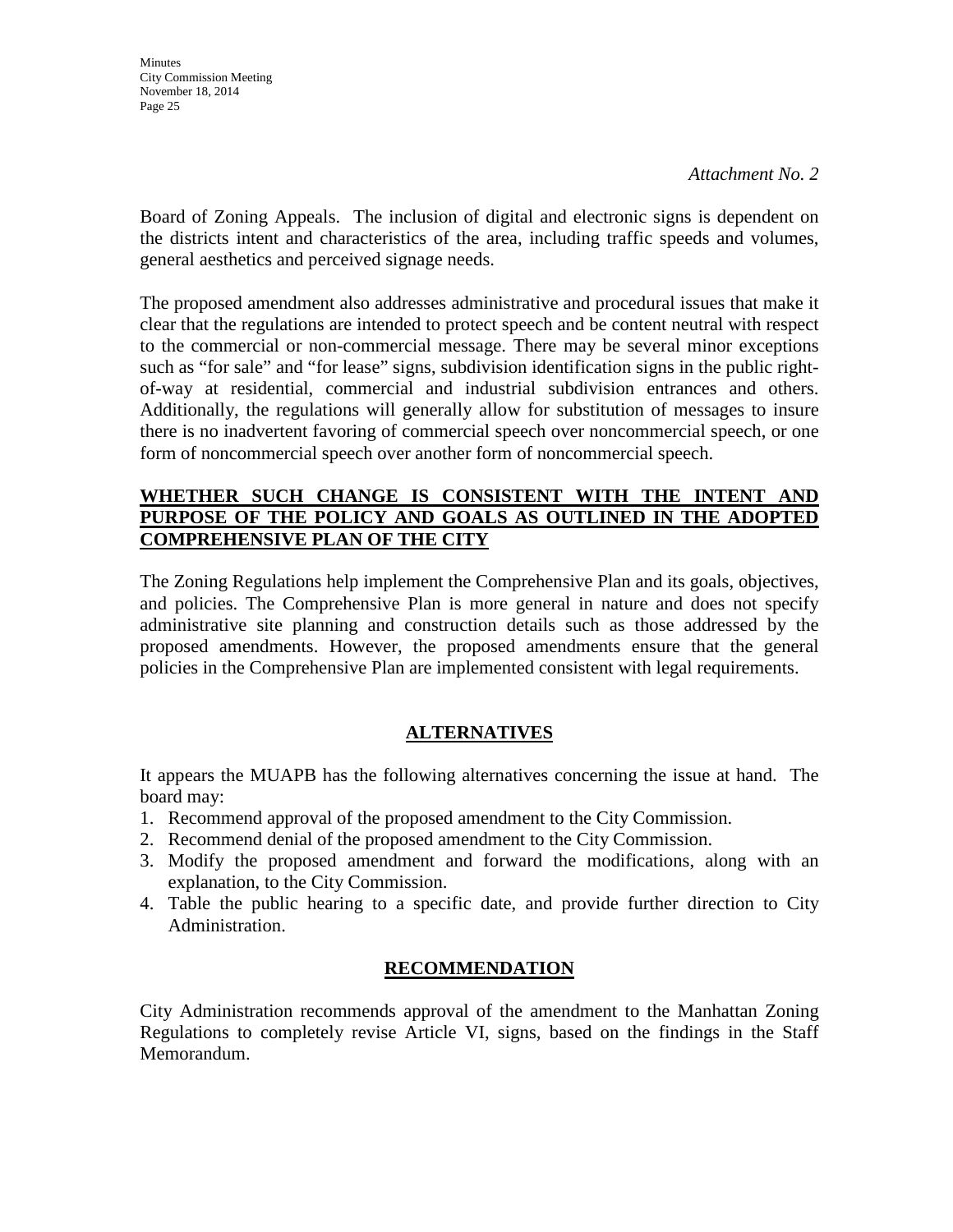*Attachment No. 2*

### **POSSIBLE MOTION**

The Manhattan Urban Area Planning Board recommends approval of the amendment to the Manhattan Zoning Regulations to completely revise Article VI, signs, based on the findings in the Staff Memorandum.

CB/vr 14132}MUAPB}AmendArt.VI\_Signs.Docx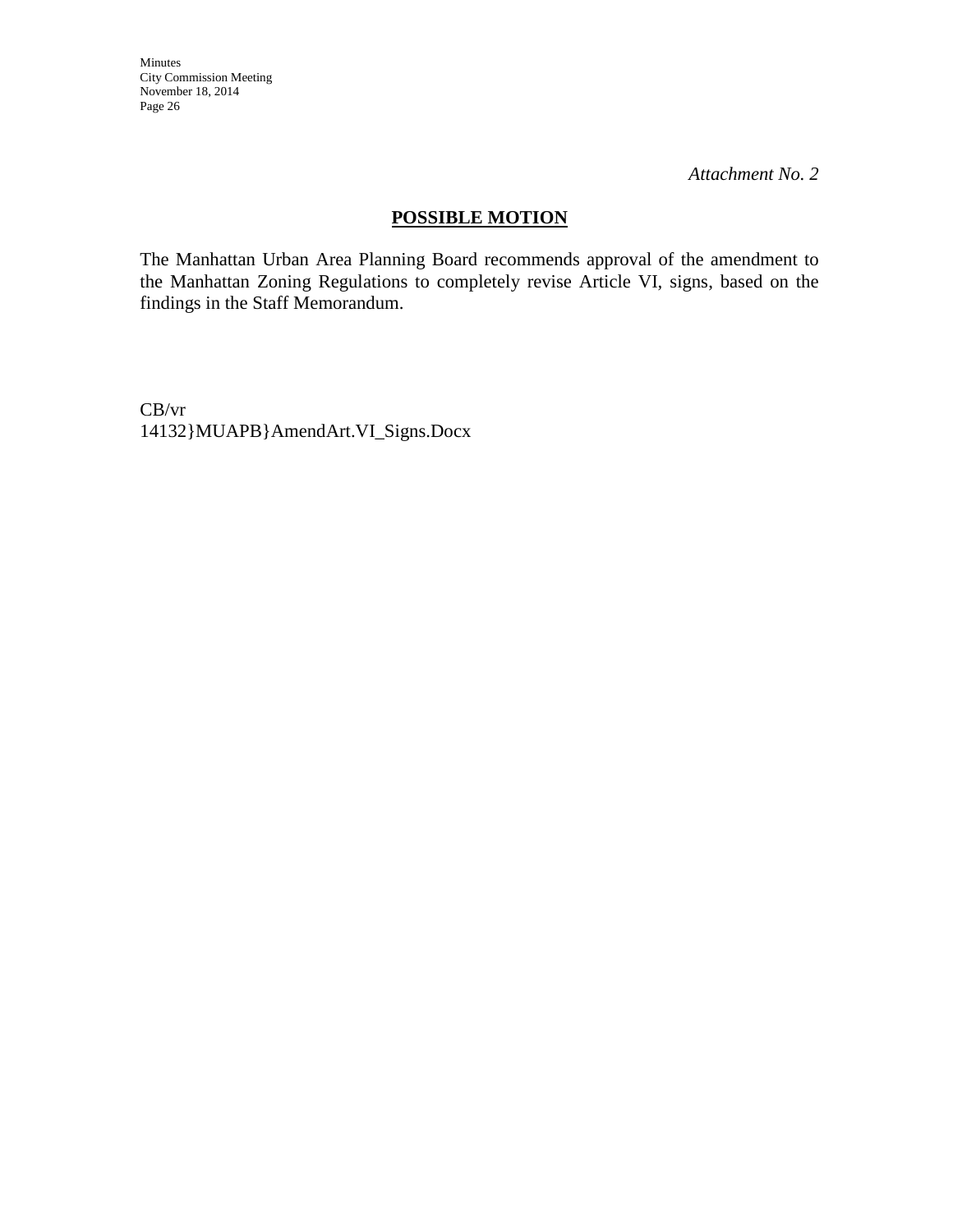### **STAFF REPORT STATE OR MUNICIPAL FACILITY REVIEW**

**APPLICANT:** City of Manhattan – Ron R. Fehr, City Manager

**ADDRESS:** City Hall, 1101 Poyntz Avenue

**LEGAL DESCRIPTION:** Lots 568 – 583, Ward 5

**LOCATION:** Manhattan City Hall, 1101 Poyntz Avenue

**AREA:** 124,581 square feet (2.86 acres)

**DATE OF NEIGHBORHOOD MEETING:** September 4, 2014

### DATE OF PUBLIC NOTICE PUBLICATION: October 13, 2014

*Note: The item was originally was advertised in the Manhattan Mercury on September 29<sup>th</sup>, but do to an error in the public notice to area property owners, the item was re-advertised on October 13th.)* 

### **DATE OF PUBLIC HEARING: PLANNING BOARD:** November 3, 2014 **CITY COMMISSION:** November 18, 2014

*At the conclusion of the hearing, the Manhattan Urban Area Planning Board shall forward its recommendation to the Governing Body. Such recommendation shall include all factors and reasons the Board relies upon to support such recommendation. In arriving at such recommendation, the Planning Board shall balance the public interests to be served by the construction or expansion of the utility or facility, as opposed to the impact upon interests intended to be protected by the Zoning Regulations. In balancing such interests, the Planning Board shall consider factors, such as:* 

### **MUNICIPAL FACILITY PROCESS:**

The Municipal Facility Review process is outlined in Section 3-412 of the Manhattan Zoning Regulations (attached), which indicates, in part, that: "Any public utility, or facility, owned and operated by either the State or a Municipality is hereby authorized as a permitted use in any zoning district, subject to the remaining provisions of this section."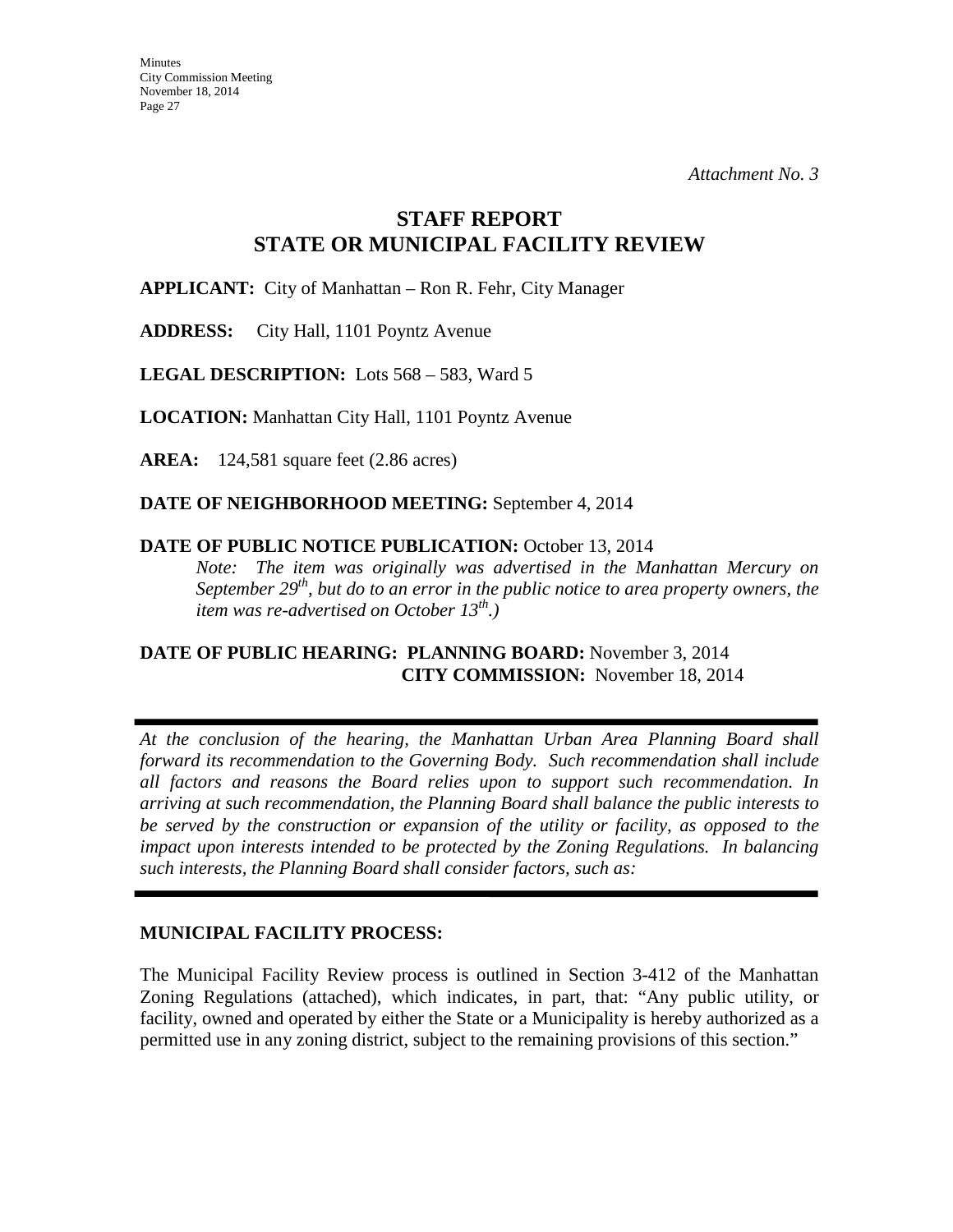If a utility or facility is specifically listed in a zoning district as a permitted or conditional use, the municipality can follow the requirements set out in Article IV, District Regulations, or follow the provisions of Section 3-412. If the utility or facility is not set out in a zoning district in which it is proposed, the utility or facility must follow the provisions of Section 3-412.

The process requires that both the Manhattan Urban Area Planning Board and the City Commission hold public hearings on the proposal. This process is not a rezoning action, but a process whereby the Planning Board and the City Commission consider the proposal by balancing the public interests to be served by a proposed Municipal Utility or Facility, as opposed to the impact upon public interests intended to be protected by the Zoning Regulations. In performing this balancing test and evaluating a proposed facility, the Planning Board and City Commission must consider the factors listed under the Staff Report headings.

The City Commission is not bound by the recommendations of the Planning Board, nor is it obligated to return the matter to the Planning Board for reconsideration, unless the City Commission chooses to do so. If the City Commission approves the request, it does so by adoption of an ordinance, following a public hearing.

### **EXISTING USE:**

The existing use of the site is the Manhattan City Hall. The three-story limestone, brick, metal paneling and stucco structure is approximately 43,200 square feet in area. The original building was constructed in 1955, with a major building expansion in 1998. City Hall includes offices for various City departments, the City Commission Room, a Fire Station with living quarters and the City Auditorium, including gymnasium and stage. The basement of the structure includes various storage areas under the administrative wing and locker rooms for the gymnasium.

The setback of the existing building is as follows:

- Approximately nineteen (19) feet from the Poyntz Avenue property line.
- Twenty-four (24) feet from the S.  $11<sup>th</sup>$  Street property line.
- Forty-eight (48) feet from Houston Street property line.
- Fifty-two  $(52)$  feet from S.  $12<sup>th</sup>$  Street property line.

A total of 179 parking spaces are located at City Hall. Fifty-two (52) off-street parking spaces are found in the parking lot to the north of Houston Street. This parking lot gains access off of S.  $11<sup>th</sup>$  Street. The remaining 75 parking spaces are angled or parallel spaces located immediately around the perimeter of the City Hall property, along Houston Street, S. 12th Street and Poyntz Avenue *(see site plan).*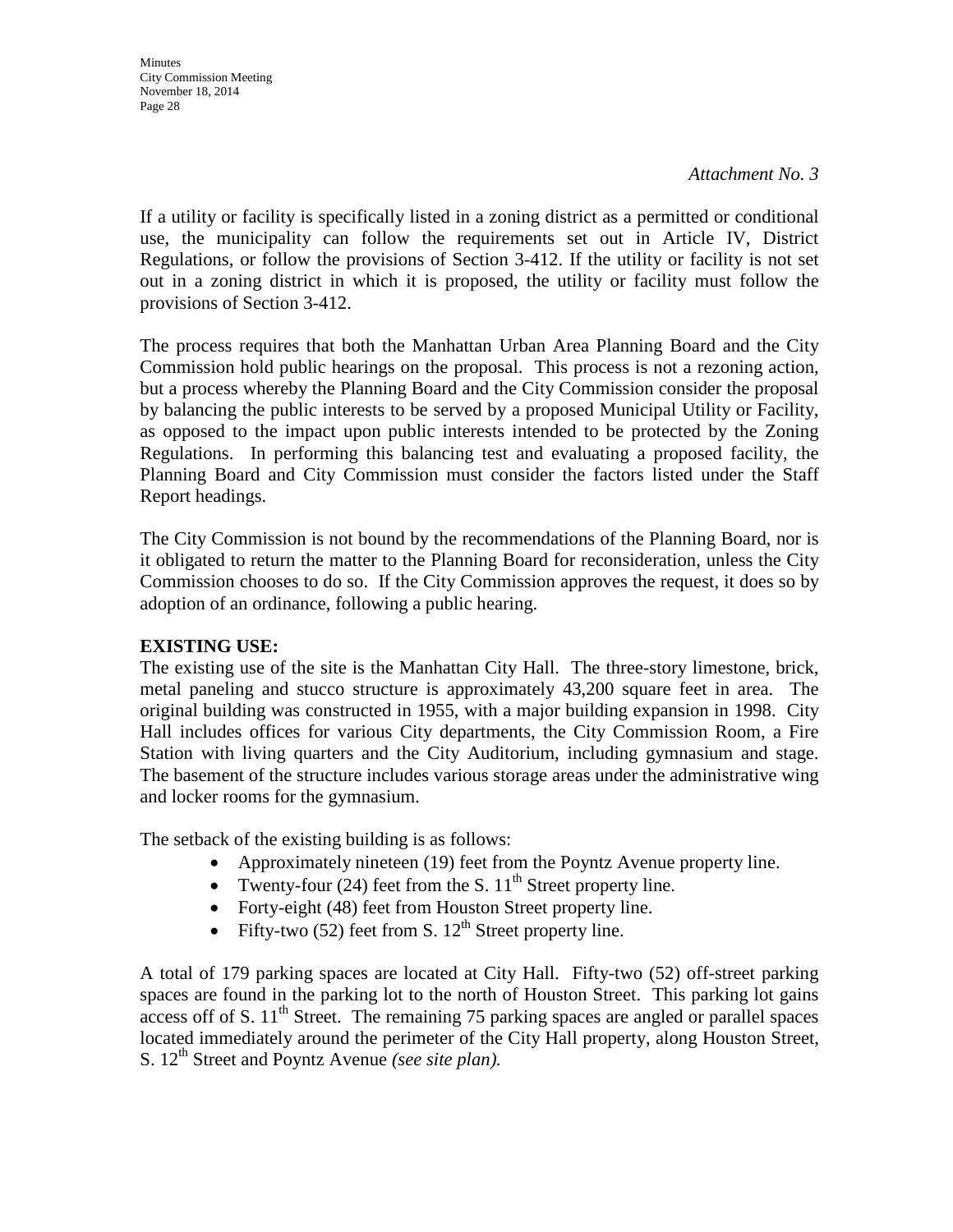#### *Attachment No. 3*

Landscaping in the form of manicured grass lawns, deciduous trees, shrubs and foundation plantings are present throughout the site. A large lawn area with mature trees is present to the south and west side of the existing building. A row of approximately 8 foot tall viburnum bushes are located along Houston Street to screen the existing off-street parking lot. Deciduous trees and bushes are located in a large landscape island in the center of the off-street parking lot.

The subject site is in two zoning districts: the C-1, Restricted Business District (northern half of the site), and the R-1/TNO Single-Family Residential District with Traditional Neighborhood Overlay District (southern half of the site). The majority of the building lies in the C-1 District, with the entire off-street parking lot in the R-1/TNO Districts. When a lot is held in one ownership in two zoning districts at the time of adoption of the current Zoning Regulations, the entire lot is construed to be in the majority district. Because the site is half and half in each zoning district, the Municipal Facility process is all the more appropriate. The last City Hall expansion was approved through the Municipal Facility Process on September 2, 1997, by Ordinance No. 5062, which authorized the expansion of City Hall as a permitted use in the zoning districts, with the following conditions of approval:

- a. The hedge used to screen the southern edge of the parking lot shall consist of a species that will provide year-round screening. The eastern 30 feet of this hedge shall be trimmed and maintained at no more than 30 inches in height to maintain the vision clearance triangle at the intersection of  $11<sup>th</sup>$  and Houston Streets. Additional low plantings along the eastern edge of the site could help buffer the parking from the neighborhood to the east; and,
- b. If possible, the existing "cobra head" parking lot lighting shall be replaced with directional lighting that will help prevent glare onto surrounding properties; and,
- c. An adequate level of storm drainage improvements shall be provided, as per the Stormwater Management Master Plan, to address the degree of identified impact.

Construction on the City Hall expansion began in 1997 and was completed on October 1, 1998.

### **PROPOSED USE:**

The City of Manhattan is proposing to construct a building expansion to increase the amount of office space in City Hall to provide permanent office space for the Parks and Recreation Department, relocate existing offices to improve the office environment, and create additional meeting rooms, storage areas and other facilities, such as restrooms and break rooms. New mechanical equipment and a screening wall are proposed on the south side of the auditorium.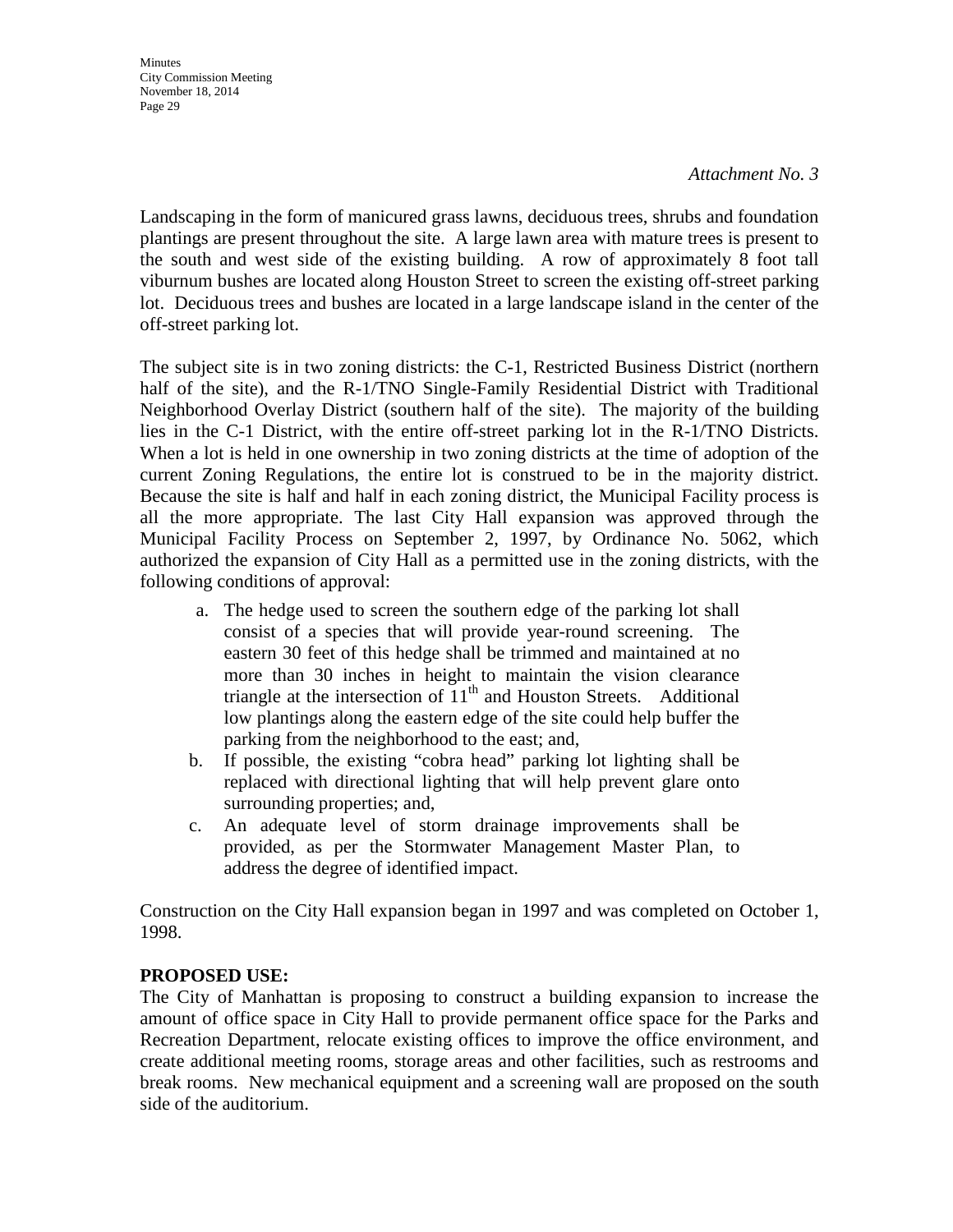**Minutes** City Commission Meeting November 18, 2014 Page 30

The Park and Recreation staff is currently located in a building in City Park. Due to limited office space and the desire to increase staff and customer service effectiveness efficiencies, the City has proposed to relocated the staff and expand City Hall.

#### *Building and Site*

The proposed expansion is a one-story, 6,789 square foot addition on the north side of the office portion of the building. The expansion will be to the east of the main pedestrian entrance to City Hall on Poyntz Avenue. The expansion will include 13 offices, 2 conference rooms, office cubicles, open work space, rest rooms and a break room. The expansion will connect to the existing lobby in City Hall. As previously mentioned, the offices will be for Park and Recreation staff and also relocation of the City Attorney's office, which is currently, located in the general area of the building expansion.

The building addition will be approximately 111 feet wide, 67 feet deep and approximately 12 feet tall. The building will be set back 4 feet, 10 inches from the front property line along Poyntz Avenue. The exterior materials for the addition will be brick that matches the existing structure and windows.

A new 15 foot tall screening wall is proposed to enclose the new HVAC system equipment to the south of the City Auditorium. The enclosure area will be approximately 33 feet wide and 37 feet deep. The new wall will be approximately 48 feet from the Houston Street property line and 76 feet from the S.  $12^{\text{th}}$  Street property line. This screening wall will match the existing screening wall that conceals existing HVAC equipment.

The fire station has a drive-thru truck bay, with an entrance to the south of the building, near the off-street parking lot, and exits onto Poyntz Avenue. The internal parking configuration is proposed to change to remove the separate curb cut leading to the fire station's truck bay, relocate five (5) off-street parking spaces to the southeast corner of the fire station and widen the driveway to the truck bay entrance. This will improve fire truck access to the fire station. The five (5) relocated parking spaces will be approximately two (2) feet from the S.  $11<sup>th</sup>$  Street property line. No other site alterations are proposed in the off-street parking lot.

#### *Landscaping*

The site consists of manicured lawn areas, mature deciduous trees, foundation plantings, bushes, shrubs and landscape beds throughout the site. A row of tall viburnum bushes is located to the south of the off-street parking lot to provide a screening barrier for adjacent residential properties.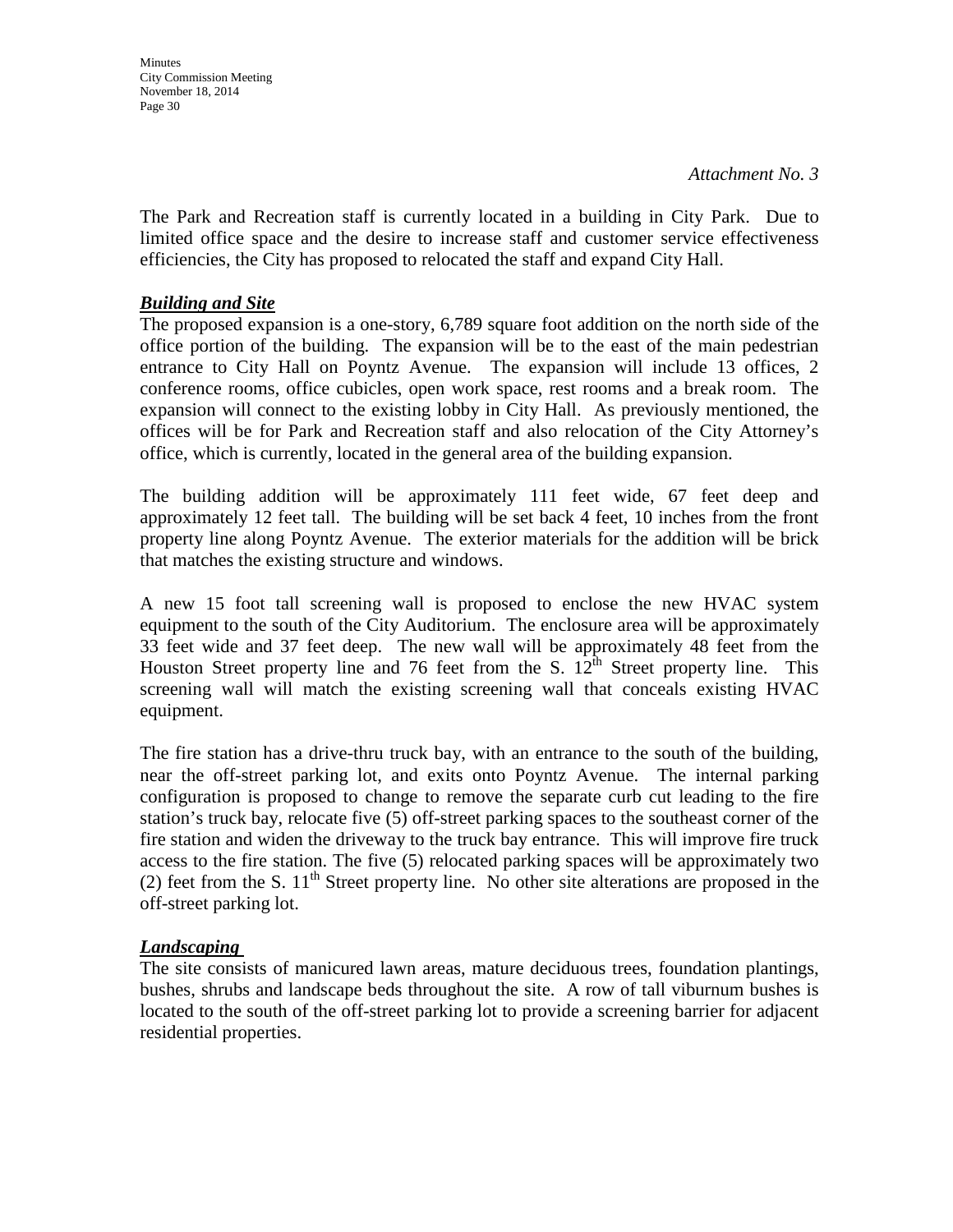**Minutes** City Commission Meeting November 18, 2014 Page 31

Approximately 46.6% of the site currently consists of landscaped areas and sidewalks (other than building, parking lot and driveway). The proposed expansion will reduce the landscape area to 42.1%. The total footprint, or maximum lot coverage, of the existing and proposed building will be approximately 57.8% of the site.

The new angled parking spaces proposed along S.  $12<sup>th</sup>$  Street will remove some existing landscape islands and mature trees *(see site plan).*

### *On-Street and Off-Street Parking*

The site currently has fifty-two (52) off-street parking spaces located in the parking lot to the rear of the building. The parking lot is used for city vehicle storage, employee parking, customer parking and handicapped parking. One-hundred and twenty-seven (127) parking spaces are located immediately adjacent to the perimeter of the site along Poyntz Avenue, S.  $12<sup>th</sup>$  Street or Houston Street. The spaces are either angled or parallel parking spaces located along the edge of the site on the streets. Other than along Poyntz Avenue, parking is available on the other side of these streets and is routinely used by visitors to City Hall, City employees and the surrounding neighborhood. There are currently a total of 179 parking spaces on the site or immediately adjacent to the site.

Based on the parking ratios in the Zoning Regulations, the facility would require approximately the following number of spaces, assuming all of the offices, commission room and the auditorium were being fully used simultaneously.

| <b>Existing Building Parking Requirements</b> |            |  |  |
|-----------------------------------------------|------------|--|--|
| Administrative/office area:                   | ~100       |  |  |
| <b>City Commission Room:</b>                  | ~62        |  |  |
| Auditorium/Gymnasium                          | ~2393      |  |  |
|                                               | ~15        |  |  |
|                                               |            |  |  |
| <b>Proposed Building Parking Requirements</b> |            |  |  |
| Administrative/office area:                   | 292        |  |  |
| <b>City Commission Room:</b>                  | ~62        |  |  |
| Auditorium/Gymnasium                          | ~2393      |  |  |
|                                               | $~1 - 547$ |  |  |

The proposed site plan shows 13 new angled, on-street parking stalls will be created (4 spaces on Houston Street and 9 spaces on S.  $12<sup>th</sup>$  Street). This would increase the available parking on the site or adjacent thereto, to 192 spaces.

Recently, the Public Works Department initiated the practice of requiring employees who have an office at City Hall and use department vehicles throughout the day, to park their personal vehicle at the Traffic Shop at S.  $11<sup>th</sup>$  and El Paso and drive the City vehicle to City Hall. This has reduced the number of vehicles parked at City Hall for employees.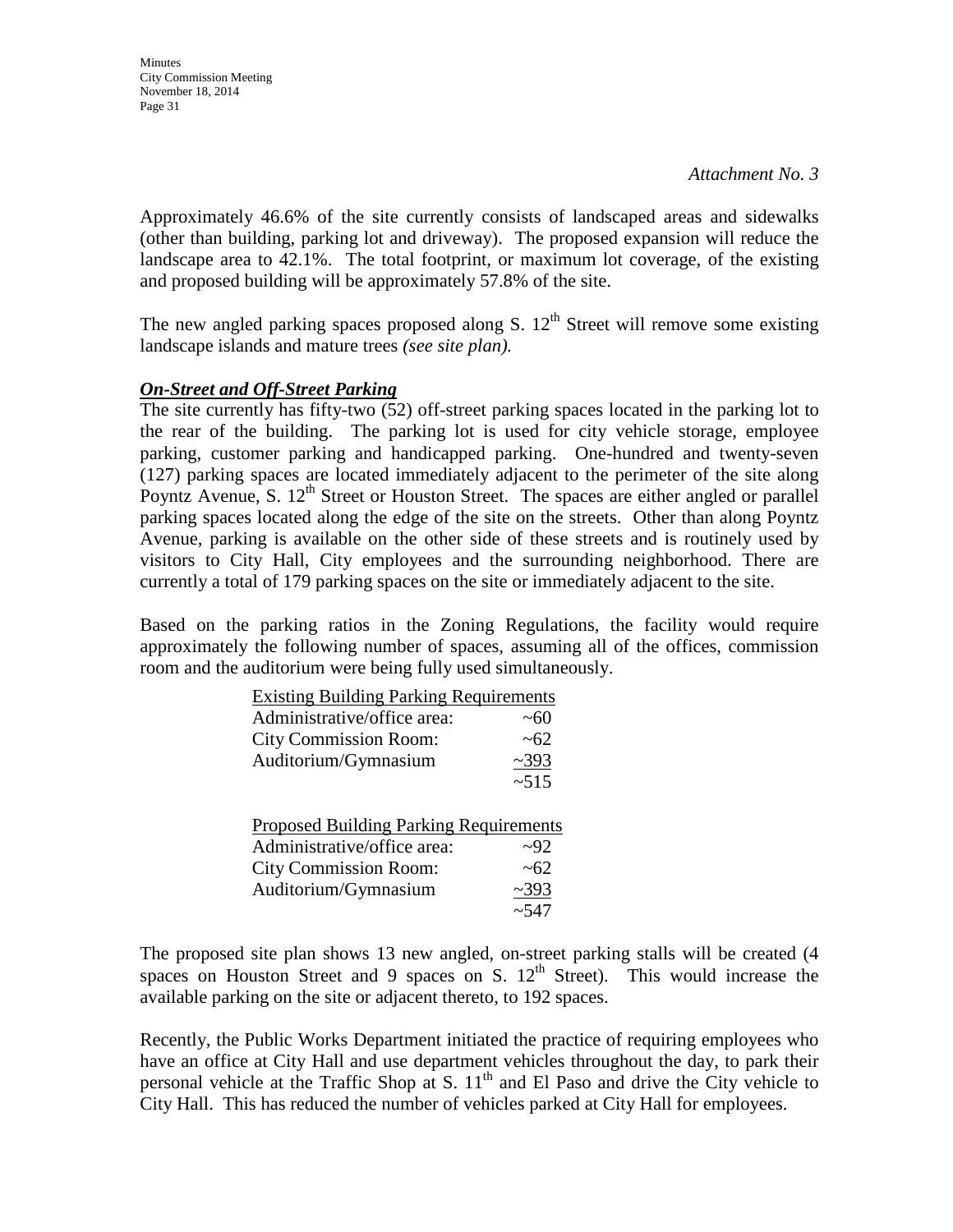*Attachment No. 3*

Eddie Eastes, Director of Parks and Recreation, submitted an Inter-office Memorandum that outlines a similar parking practice of requiring Park and Recreation staff to park offsite if a City vehicle is being used *(see attached)*. Eastes also describes how buses and vans for group trips and tours (i.e. youth camps and other functions) will park and load at alternative locations, other than City Hall, such as the City Park Pool parking lot.

Based on past parking demand and the proposed parking practices by the Parks and Recreation Department and other City Departments, there is adequate parking for daily operations at City Hall and most night time activities. On those few occasions throughout the year when large events are scheduled in the auditorium, overflow parking will occur in the neighborhood on surrounding streets and the available parking in City Park.

### *Lighting*

The off-street parking lot is illuminated by 2 existing light poles and wall mounted lights. No changes to the parking lot lighting are proposed. The rest of the building has wall mounted lights and accent lights surrounding the building. The new addition will have similar lights to illuminate entrances and for architectural features.

### **PHYSICAL AND ENVIRONMENTAL CHARACTERISTICS:**

### **Public Utilities and Services**

The site is relatively flat with existing public and private utilities servicing the site. The proposed addition will not require any public or private service lines to be relocated.

Stormwater runoff from the building addition will be directed to Poyntz Avenue, where it will be collected by the City's stormwater sewer infrastructure. Because of the size of the proposed addition and the disturbed area being less than 0.50 acres, a drainage report was not required and no detention or post-construction best management practices are necessary.

Some stormwater ponding in the gutters along Houston Street, S.  $11<sup>th</sup>$  and S.  $12<sup>th</sup>$  Street is a known issue. However, due to the significant cost, this issue is not proposed to be addressed with the building addition, which will not add to the existing condition.

### **THE NATURE AND SCOPE OF THE MUNICIPALITY OR STATE AGENCY:**

The City of Manhattan is a city of the first class with a population of approximately 56,000. The City provides a full range of municipal level services within ten (10) departments, including: the City Manager's Office, Community Development, Parks and Recreation, Finance, Airport, Public Works, Utilities, Legal Department, Fire Services and Human Resources.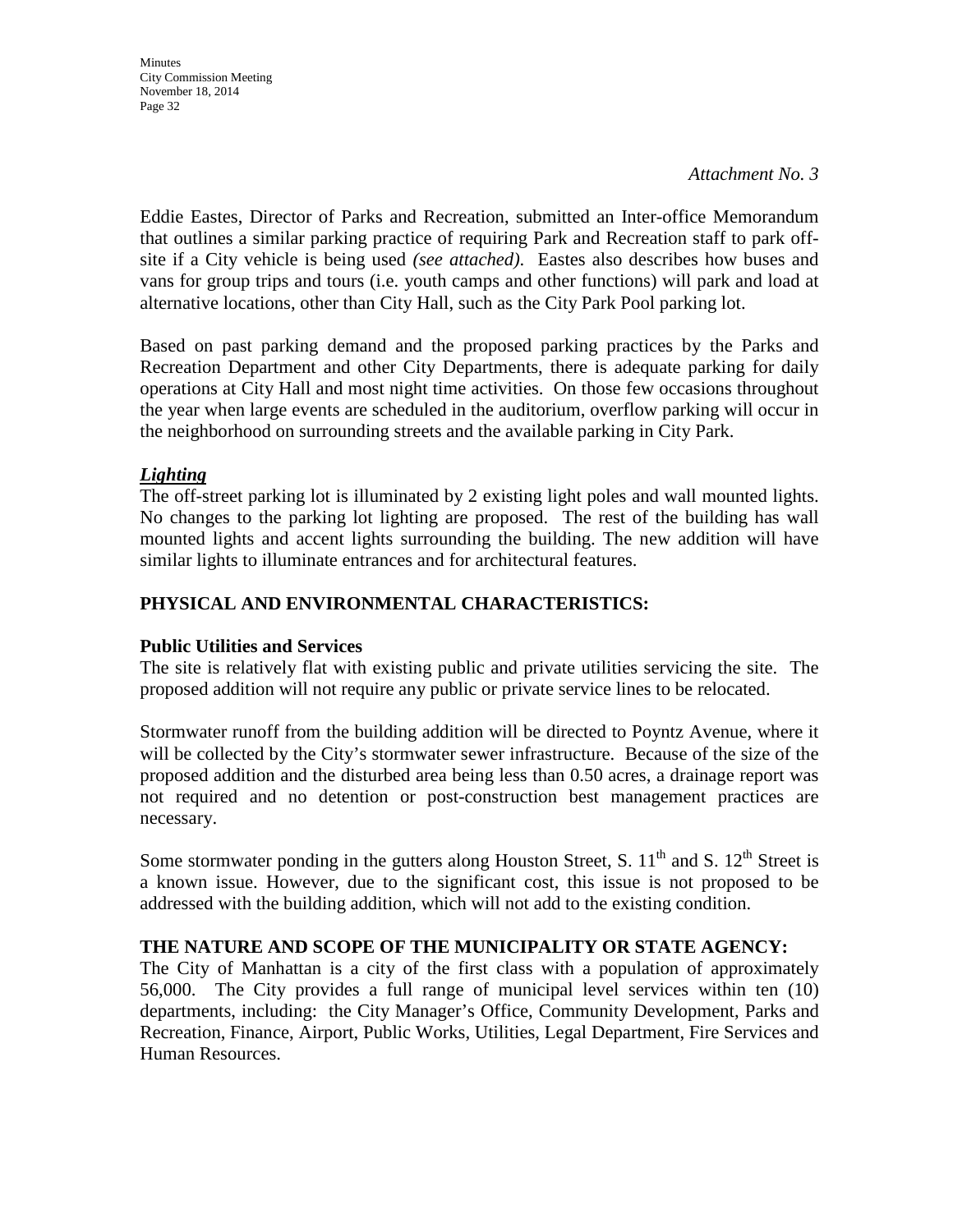*Attachment No. 3*

### **THE FUNCTION OF THE UTILITY OR FACILITY:**

The existing City Hall facility provides the overall administrative services, management and public meeting functions for Manhattan. The auditorium/gymnasium wing provides for some of the indoor recreational needs of the community and the Fire Department Substation serves the southeastern portion of the community. The proposed addition to City Hall is intended to provide improved service to the citizens of Manhattan, through expanded and more efficient and effective public meeting space and administrative office space.

The majority of Parks and Recreation staff is currently located in a building in City Park. Due to limited office space and the desire to increase staff and customer service effectiveness and efficiencies, the City has proposed to relocate the staff and expand City Hall. The proposal will increase the amount of office space in City Hall to provide permanent office space for the Parks and Recreation Department, relocate existing offices to improve the office environment, create additional meeting rooms, storage areas and other facilities, such as restrooms and break rooms.

Thirteen (13) additional diagonal on-street parking are proposed on Houston Street and S. 12<sup>th</sup> Street, which are proposed to maintain parking availability and reduce congestion on adjacent streets and in the parking lot. The proposed reconfigured parking spaces and driveway access to the rear of the fire station will provide easier access for the fire trucks to the fire station.

### **THE EXTENT OF THE PUBLIC INTEREST TO BE SERVED BY THE UTILITY OR FACILITY:**

The proposed expansion of City Hall will serve the entire population of the community, through the consolidation of administrative offices and governmental functions which will occur in the facility in order to provide the full range of municipal services and programs which touch the lives of every citizen. The proposed renovation and expansion is intended to increase the efficiency and effectiveness of both the facility and the organization in its mission to serve the needs of the community.

### **THE EFFECT THAT REGULATION OF THE CONSTRUCTION, OR EXPANSION, EITHER BY THE IMPOSITION OF REQUIREMENTS NECESSARY TO MITIGATE IMPACTS OR BY A COMPLETE DENIAL, WILL HAVE UPON THE MUNICIPALITY'S, OR STATE AGENCY'S, ABILITY TO EFFICIENTLY, ECONOMICALLY AND PRUDENTLY MEET THE PUBLIC INTERESTS THEY ARE SERVING:**

The subject site is in two zoning districts: C-1, Restricted Business District, and R-1/TNO, Single-Family Residential District with Traditional Neighborhood Overlay District. The majority of the building lies in the C-1 District, with the entire off-street parking lot in the R-1/TNO District. City Hall is a permitted use in the C-1 District as a governmental building. The off-street parking is accessory to the City Hall and on the same zoning lot and is considered a permitted accessory use to the City Hall.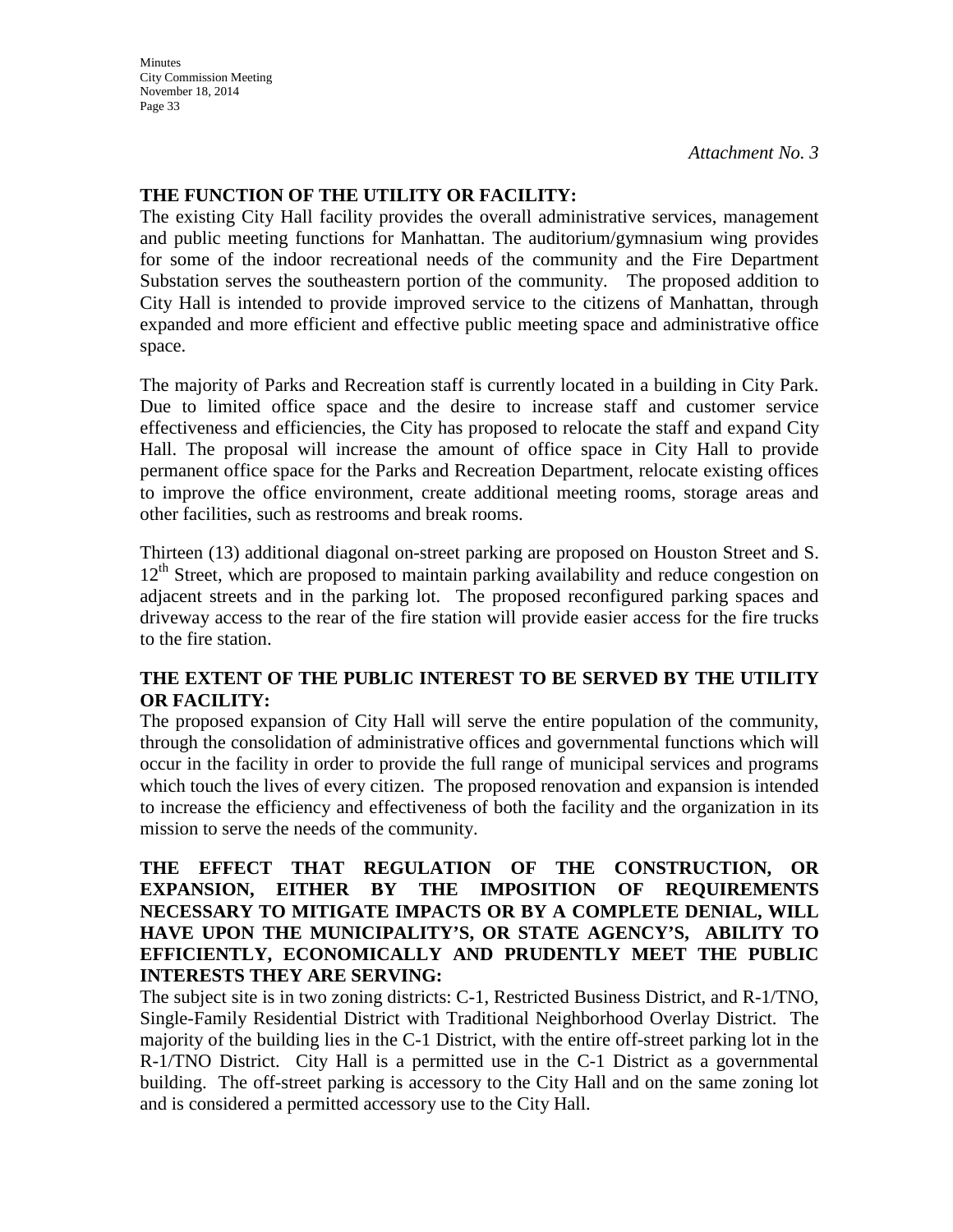#### *Attachment No. 3*

The proposed building addition on the north side of the property does not conform to the minimum required front yard setback of 25 feet from the Poyntz Avenue property line. The proposed building setback from this front property line is 4 feet, 10 inches. Denial of the request will have a negative impact on the City's public interest to improve service to the citizens of Manhattan, through expanded and more efficient and effective public meeting, customer service and administrative office space. The proposal will increase the amount of office space in City Hall to provide permanent office space for the Parks and Recreation Department, and improve customer service and staff efficiencies.

The current City Hall footprint, which was expanded in 1998, has a building setback of approximately 20 feet, measured to the roof overhang, from the front property line along Poyntz Avenue. A significant portion of the front façade of City Hall varies, with the current setback as far as 70 feet. Requiring the minimum 25 foot front yard setback for the C-1 District would not allow for adequate office space. The site does have open space to the southwest of the building that could accommodate the size of the building. However, this would remove a significant amount of open space near the existing neighborhood. Placing the building addition in this general area would also remove it from existing office spaces and customer service areas, eliminating the intent of the efficiencies of the proposed building addition.

Maximum lot coverage in the C-1 District is 30% and the proposed addition is 57.8%. The current lot coverage is 53.4%. The site is already above the maximum lot coverage of the C-1 District. The expansion is based on the need to relocate the Parks and Recreation Department and increase efficiencies in customer service, which exceed current floor space. A denial of increasing the lot coverage would prohibit the City of Manhattan from meeting the intent and purpose for the building expansion.

Based on the off-street parking requirement calculated from the 1997 Municipal Facility Review, the current layout of the building, including the administrative offices, City Commission Room and Auditorium would be required to have 515 off-street parking spaces. The proposal would be required to have 547 off-street parking spaces. The proposed site plan and a count of the existing on-street parking shows 192 parking spaces are available on the site and surrounding City Hall. Based on day-to-day operations of City Hall and taking into account the off-site employee parking requirement by Public Works and the Parks and Recreation Departments, as previously mentioned, adequate parking is available. On the few occasions where large and/or concurrent activities are occurring at City Hall, amble parking is available in the surrounding area and at City Park, across the street.

A denial of the Municipal Facility Review based on not meeting minimum required offstreet parking standards for City Hall would prohibit the City to adequately provide more efficient customer service to its citizens and visitors.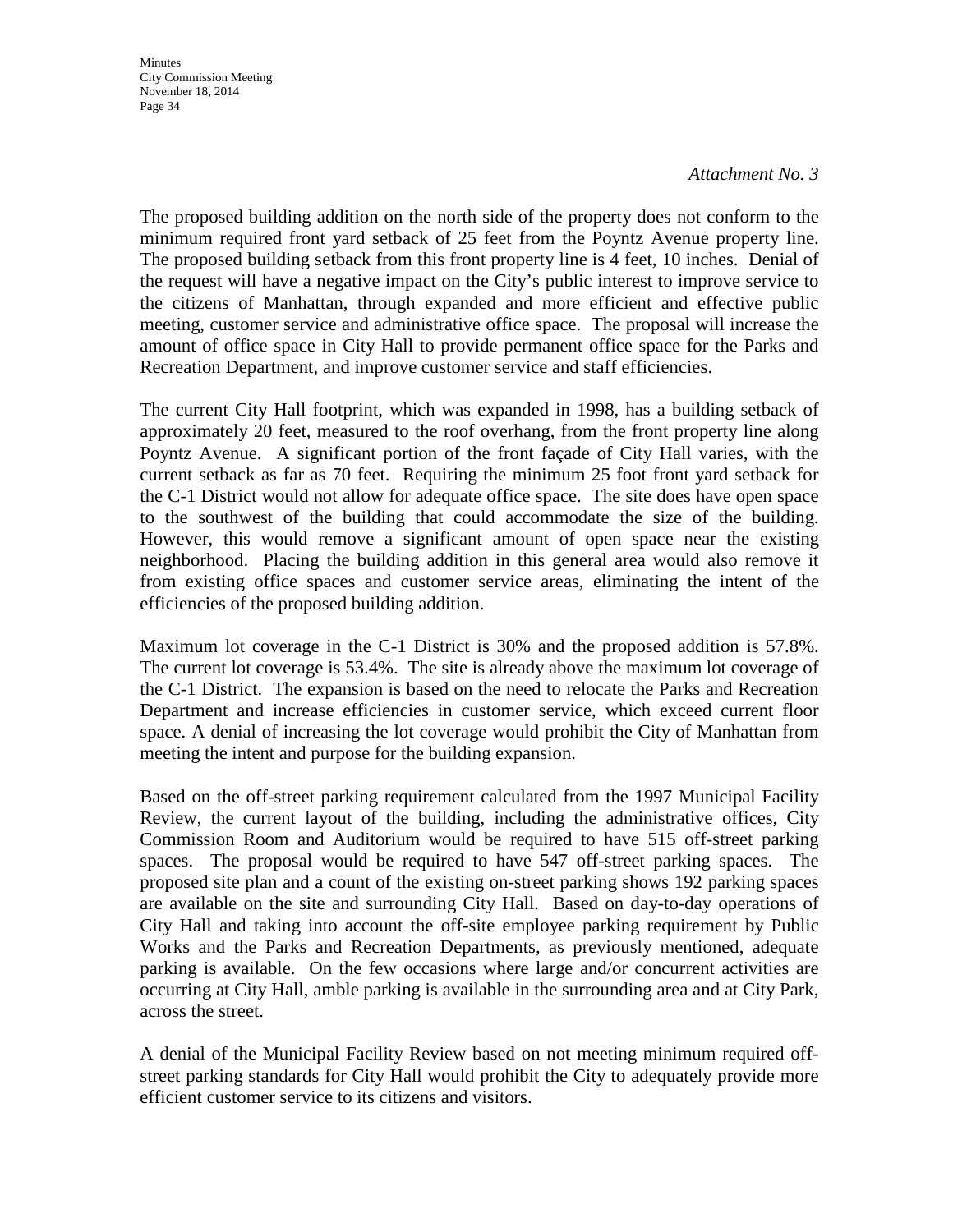### **THE IMPACT THAT CONSTRUCTION OR EXPANSION OF THE UTILITY OR FACILITY WILL HAVE UPON THE LEGITIMATE INTERESTS OF THAT PORTION OF THE COMMUNITY IN WHICH IT IS PROPOSED TO BE LOCATED:**

City Hall is located in a neighborhood with a mix of uses. Along Poyntz Avenue are commercial, residential and public uses. To the south of the site are primarily residential uses. To the west are a business and professional office, single-family, two-family and multiple-family residential uses and a church. To the north is City Park. To the east are business and professional offices, residential uses, a church and the Manhattan 9<sup>th</sup> Grade Center School.

Because the site has been utilized for the City Hall/Municipal Auditorium/Fire Substation functions for the past 42 years, it is not anticipated that the proposed improvements will have a substantial adverse impact on the interests of the surrounding neighborhood.

The reduction in the required building setback along Poyntz Avenue should not impact the adjacent properties. The building addition will generally be in the middle of the block, furthest away from the residential and commercial uses. Placing the proposed addition in other open space areas of the site would most likely adversely impact the adjacent residential properties. It would place the building closer to the established residential neighborhood and reduce the existing green space in these areas.

The relocation of five (5) off-street parking spaces to be two (2) feet from the property line along S.  $11<sup>th</sup>$  Street should not be a significant impact on adjacent properties. The area is currently a driveway for the fire station. Off-street parking spaces on the site and in the immediate area are approximately 5 to 8 feet from the S.  $11<sup>th</sup>$  Street property line. Lastly, the parking spaces will generally face an existing parking lot to the east of the site or the mid-block alley.

Not approving a reduction in off-street parking, based on the full, simultaneously used space of all of the functions of City Hall, appears to be unreasonable, given the alternative. To provide parking for 547 cars would take approximately two full city blocks. It is neither practical, nor desirable to build parking for simultaneous use of all building space to accommodate the ultimate parking demand that might occur several times per year. Full occupancy of the auditorium requires approximately 393 parking spaces and it is most heavily used in the evening, after normal business hours. Recognizing that this demand can normally be discounted, leaves a demand for 154 stalls by the administrative/office space and City Commission Room. Recognizing that most Commission and Advisory Board meetings occur at night, leaves a demand for approximately 92 parking stalls during normal business hours. The proposed site provides approximately 192 parking spaces, in and around the site, to serve parking demand during normal business hours.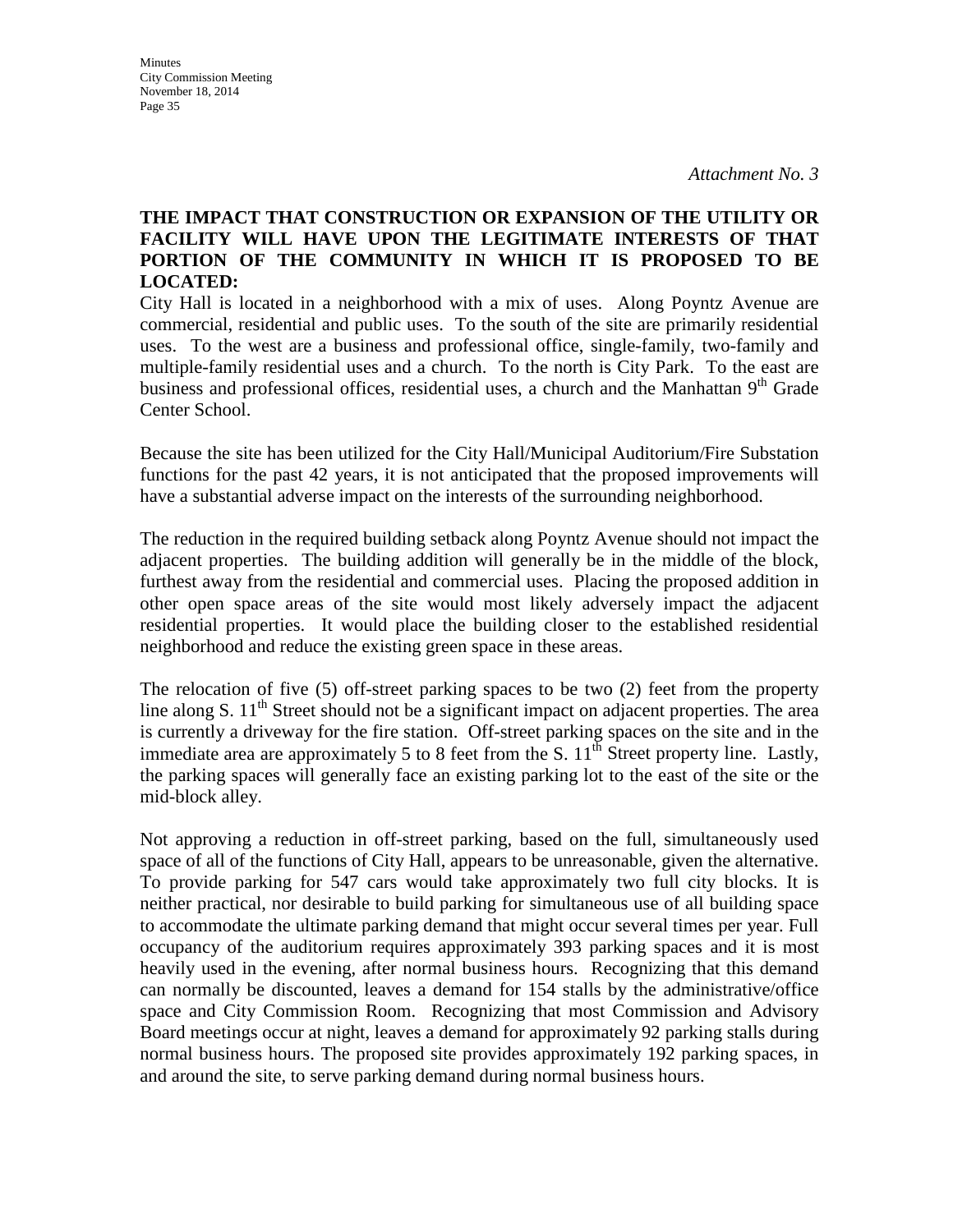*Attachment No. 3*

The proposed parking plan, combining off-street and on-street parking, provides adequate space for the daily operations of the facility and for most night time activities. City Departments have made the practice to reduce demand by two (2) vehicles per employee by requiring those who routinely drive City vehicles throughout the day to park at the Traffic Shop or other off-site locations.

On those few occasions throughout the year when large events are scheduled concurrently in the auditorium and City Commission Room, overflow parking will occur in the neighborhood on surrounding streets. This is unavoidable and is unchanged from current conditions. When large events are scheduled in the auditorium during normal business hours, it has been the practice of the City to have employees park across the street in City Park to make more parking available to the public. The addition of Parks and Recreation offices at City Hall will not add to or alter the current demand in evening hours when concurrent events are scheduled in the auditorium and the City Commission Room.

As part of the application process, a neighborhood meeting was held on September 4, 2014. According to the meeting summary, 5 neighbors were in attendance. Their concerns included preserving the current open space, parking in the area and stormwater drainage and Houston Street. It appears that the proposal addresses most of these concerns. Due to the amount of work and expense required to address the stormwater drainage issues, which includes correcting grading on the streets and underground stormwater infrastructure, it is not included with the proposal.

### *Historical Review*

City Administration sought input from the Historical Resources Board on the proposed addition on September 22, 2014. The meeting minutes are attached. Questions were raised on the noise of the proposed HVAC equipment and the screening of that equipment, and the general building design. The Historic Resource Board did not conduct a full historic review, as the site is currently not listed on the National Registry of Historic Places.

It appears that the proposed building expansion and site improvements should not adversely impact the adjacent neighbors.

### **IF THE OWNER OF THE UTILITY OR FACILITY IS THE CITY OF MANHATTAN, AND IF THE FACILITY OR UTILITY IS OF A TYPE EMBRACED WITHIN THE COMPREHENSIVE PLAN, WHETHER OR NOT IT IS IN CONFORMITY WITH THAT PLAN:**

The adopted Comprehensive Plan shows the entire block on which City Hall is located as appropriate for *Public/Semi-Public* land uses, and recognizes the block as the City Hall site *(see attached Comprehensive Plan Map)*. The proposed expansion is in conformance with the Comprehensive Plan.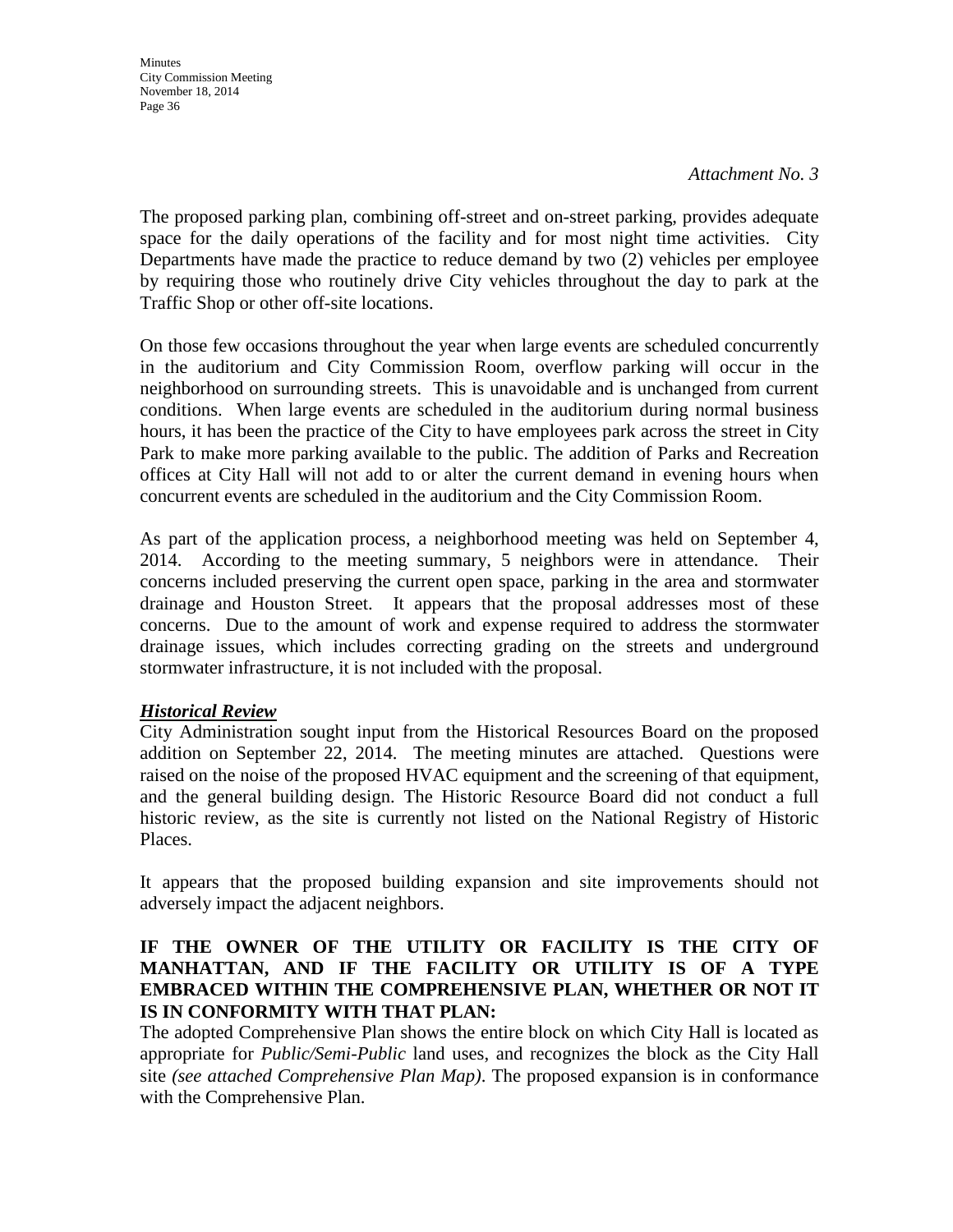### **OTHER FACTORS AS THE PLANNING BOARD DEEMS APPROPRIATE AND RELEVANT:**

In addition to the factors addressed above, the Manhattan Urban Area Planning Board may consider any other factors which it deems appropriate and relevant to its consideration of the proposed expansion of City Hall.

**STAFF RECOMMENDATION:** City Administration recommends approval of the proposed expansion of City Hall at 1101 Poyntz Avenue to provide additional office and meeting space for the Park and Recreation Department, with the following condition of approval:

1. Exterior building lighting shall be shielded to minimize glare on adjacent properties.

*The Planning Board shall not recommend approval of the request unless it determines, by a preponderance of the evidence, that the public interests to be served by the construction or expansion of the utility or facility outweigh any impact upon legitimate community interests, as such impact is mitigated by any requirements of the Planning Board.* 

*If the Planning Board recommends approval, they shall also recommend any requirements or conditions they deem necessary to mitigate impacts caused by such use. Such requirements or conditions may include, but are not limited to, any bulk, or other requirements, which would have otherwise been applicable within the zoning district in which the proposed use is to be placed.* 

# **ALTERNATIVES**

It appears the Planning Board has the following alternatives concerning the issue at hand. The Board may:

- 1. Hold a public hearing on the proposal and, following the hearing, recommend approval of a proposed expansion of City Hall, based on the findings in the staff report, with the one (1) condition of approval recommended by City Administration.
- 2. Hold a public hearing on the proposal and, following the hearing, recommend denial of the proposed expansion of City Hall, for specifically stated reasons.